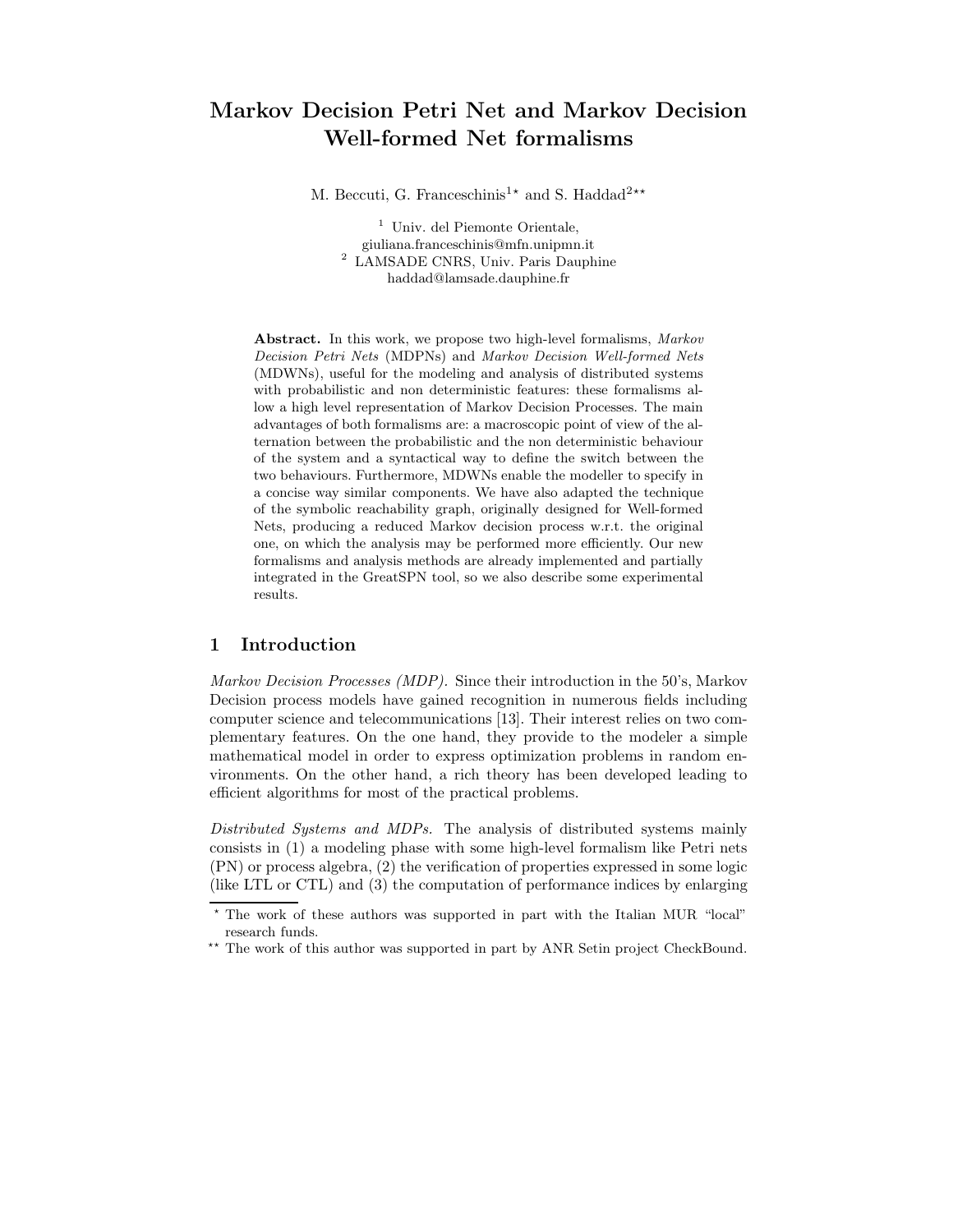the model with stochastic features and applying either (exact or approximate) analysis methods or simulations. In this framework, a MDP may be viewed as a model of a distributed system where it is possible to perform a non deterministic choice among the enabled actions (e.g., the scheduling of tasks) while the effect of the selected action is probabilistic  $(e.g.,\)$  the random duration of a task). Then, with appropriate techniques, one computes the probability that a property is satisfied w.r.t. the "worst" or the "best" behavior [3,7]. The time model that will be considered in this paper is discrete: each non deterministic choice is taken in a given decision epoch, after the probabilistic consequence of the choice has been performed, a new decision epoch starts.

Here the way we model distributed systems by MDPs is rather different. During a phase, the system evolves in a probabilistic manner until periodically a (human or automatic) supervisor takes the control in order to configure, adapt or repair the system depending on its current state before the next phase. In other words, usual approaches consider that the alternation between non deterministic and probabilistic behavior occurs at a microscopic view (i.e., at the transition level) whereas our approach adopts a macroscopic view of this alternation (*i.e.*, at a phase level). It should be emphasized that, depending on the applications, one or the other point of view should be preferred and that the user should have an appropriate formalism and associated tools for both cases. For instance PRISM [11], one of the most used tools in this context, works at the microscopic level whereas the formalism of stochastic transition systems is based on a macroscopic view [8]. The latter formalism is a slight semantical variation of generalized stochastic Petri nets [12] where the choice among the enabled immediate transitions is performed non deterministically rather than probabilistically. Despite its simplicity, this formalism has a serious drawback for the design process since the modeler has no mean to syntactically define the switches between the probabilistic behavior and the non deterministic one. Furthermore, the difference between the distributed feature of the probabilistic behavior and the centralized one of the non deterministic behavior is not taken into account.

Our contribution. In this work, we propose a high-level formalism in order to model distributed systems with non deterministic and probabilistic features. Our formalism is based on Well-formed Petri Nets (WN) [4]. First, we introduce Markov Decision Petri nets (MDPN): an MDPN is defined by three parts, a set of active components (e.g., processes or machines), a probabilistic net and a non deterministic net. Every transition of the probabilistic net is triggered by a subset of components. When every component has achieved the activities related to the current probabilistic phase, the supervisor triggers the non deterministic transitions in order to take some decisions, either relative to a component or global. Every transition has an attribute (run/stop) which enables the modeler to define when the switches between the nets happen. The semantics of this model is designed in two steps: a single Petri net can be derived from the specification and its reachability graph can be transformed with some additional information, also specified at the MDPN level, into an MDP.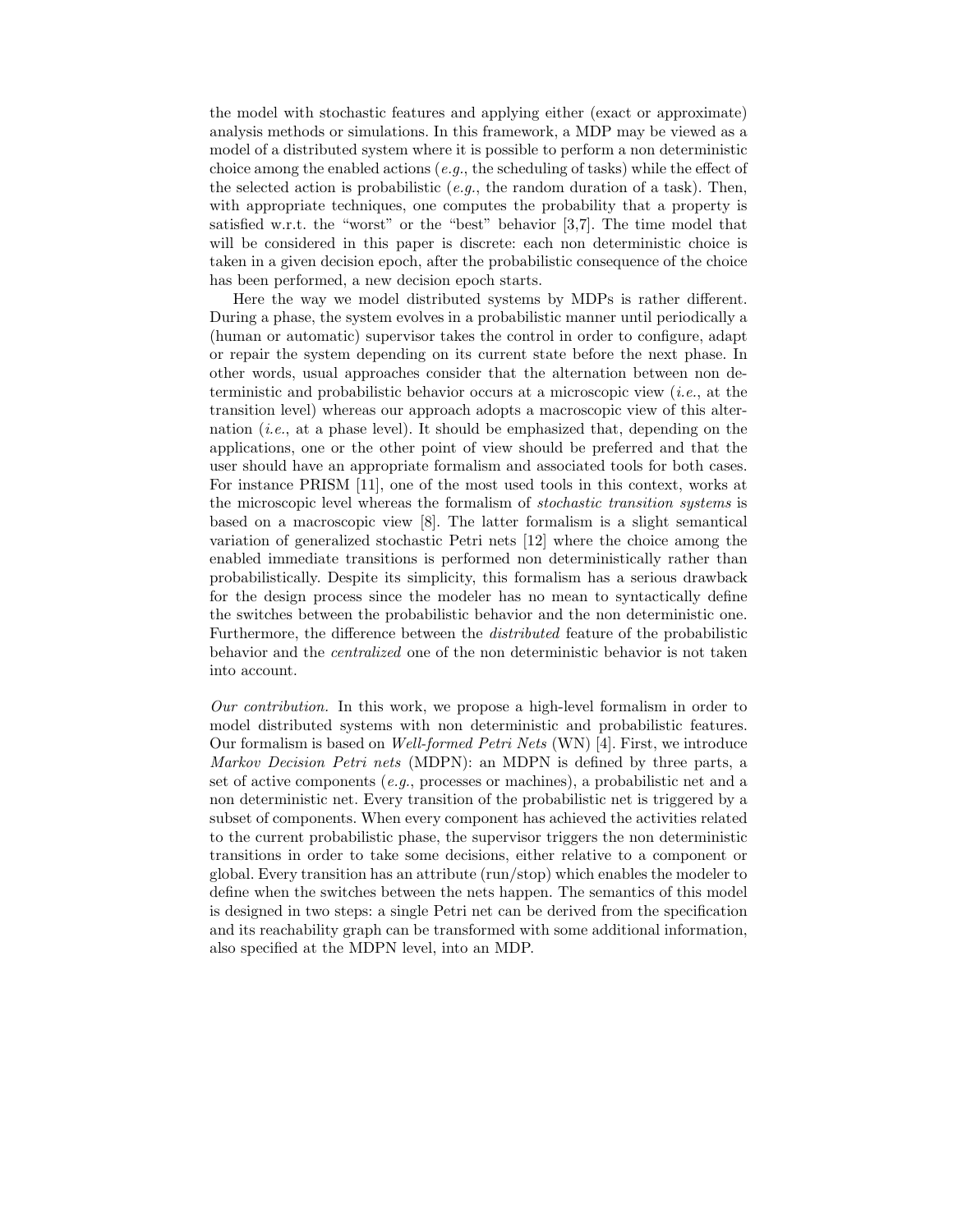Distributed systems often present symmetries i.e, in our framework, many components may have a similar behavior. Thus, both from a modeling and an analysis point of view, it is interesting to look for a formalism expressing and exploiting behavioral symmetries. So we also define Markov Decision Well-formed nets (MDWN) similarly as we do for MDPNs. The semantics of a model is then easily obtained by translating a MDWN into a MDPN. Furthermore, we develop an alternative approach: we transform the MDWN into a WN, then we build the symbolic reachability graph of this net [5] and finally we transform this graph into a reduced MDP w.r.t. the original one. We argue that we can compute on this reduced MDP, the results that we are looking for in the original MDP. The different relations between the formalisms are shown in the figure depicted below. Finally we have implemented our analysis method within the GreatSPN tool [6] and performed some experiments.



Organization of the paper. In section 2, we recall basic notions relative to MDPs, then we define and illustrate MDPNs. In section 3, we introduce MDWNs and develop the corresponding theoretical results. In section 4, we present some experimental results. In section 5, we discuss related work. Finally we conclude and give some perspectives in section 6.

## 2 Markov Decision Petri Net

### 2.1 Markov Decision Process

A (discrete time and finite) MDP is a dynamic system where the transition between states (*i.e.*, items of S a finite set) are obtained as follows. First, given s the current state, one non deterministically selects an action among the subset of actions currently enabled (*i.e.*,  $A_s$ ). Then one samples the new state w.r.t. to a probability distribution depending on s and  $a \in A_s$  (*i.e.*,  $p(\cdot|s, a)$ ). An MDP includes rewards associated with state transitions; here, we choose a slightly restricted version of the rewards that do not depend on the destination state  $(i.e.,$  $r(s, a)$ ). Starting from such elementary rewards, different kinds of global rewards may be associated with a finite or infinite execution thus raising the problem to find an optimal strategy w.r.t. a global reward. For sake of simplicity, we restrict the global rewards to be either the expected total reward or the average reward. The next definitions formalize these concepts.

**Definition 1 (MDP).** An MDP M is a tuple  $M = \langle S, A, p, r \rangle$  where:

 $- S$  is a finite set of states,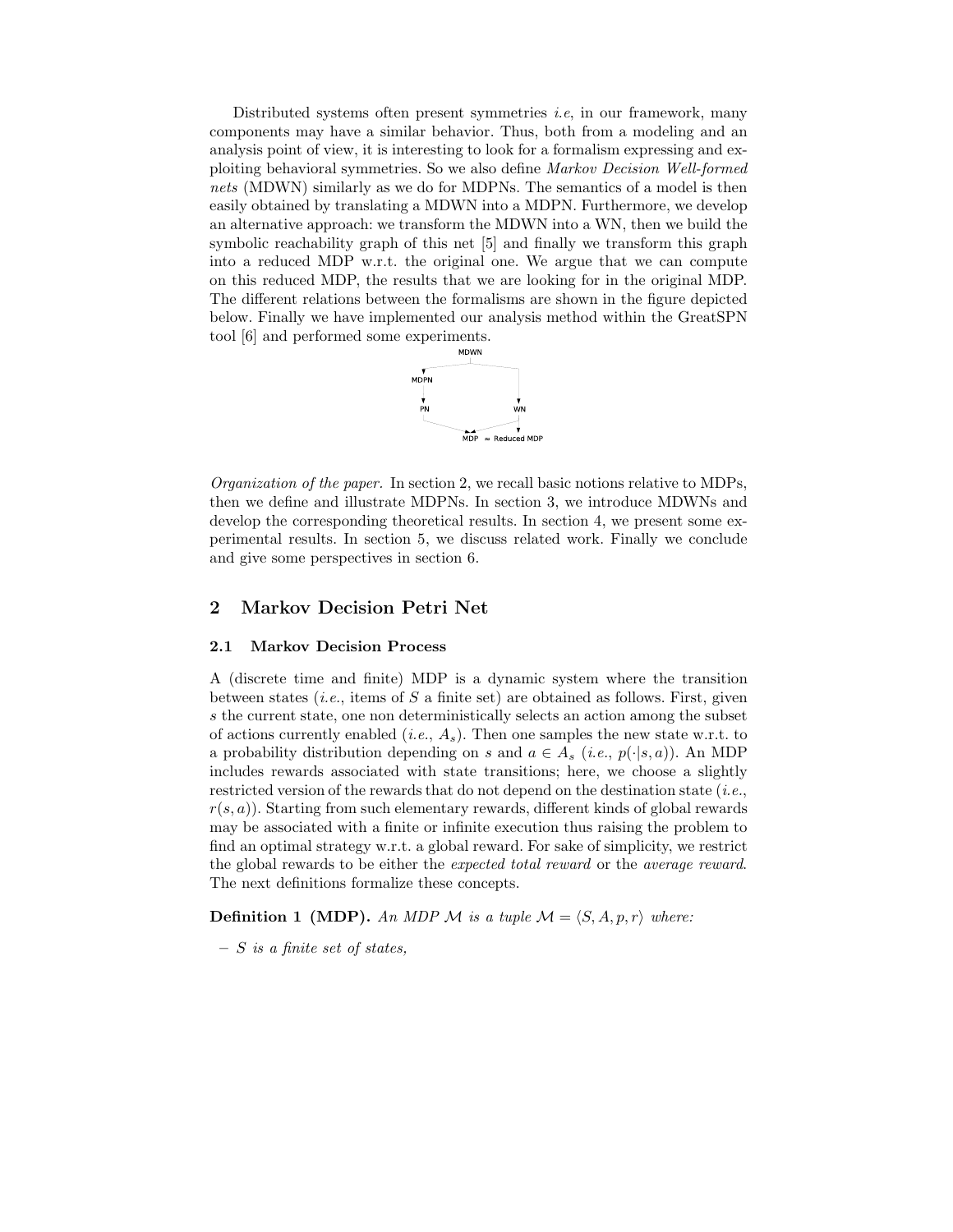- $-$  A is a finite set of actions defined as  $\bigcup_{s\in S} A_s$  where  $A_s$  is the set of enabled actions in state s,
- $-\forall s \in S, \forall a \in A_s, p(\cdot|s, a)$  is a (transition) probability distribution over S such that  $p(s'|s, a)$  is the probability to reach s' from s by triggering action a,
- $-\forall s \in S, \forall a \in A_s, r(s, a) \in \mathbb{R}$  is the reward associated with state s and action a.

A finite (resp. infinite) execution of an MDP is a finite (resp. infinite) sequence  $\sigma = s_0 a_0 \dots s_n$  (resp.  $\sigma = s_0 a_0 \dots$ ) of alternating states and actions, s.t.  $\forall i, s_i \in S \land a_i \in A_{s_i}$  and  $p(s_{i+1}|s_i, a_i) > 0$ .

The total reward of such an execution is defined by  $trw(\sigma) = \sum_{i=0}^{n-1} r(s_i, a_i)$ (resp. trw( $\sigma$ ) =  $\lim_{n\to\infty} \sum_{i=0}^{n-1} r(s_i, a_i)$  provided the limit exists) and its average reward is  $arw(\sigma) = \frac{1}{n} \sum_{i=0}^{n-1} r(s_i, a_i)$  (resp.  $arw(\sigma) = \lim_{n \to \infty} \frac{1}{n} \sum_{i=0}^{n-1} r(s_i, a_i)$ provided the limit exists).

We denote  $SEQ^*(\mathcal{M})$  (resp.  $SEQ^{\infty}(\mathcal{M})$ ) the set of finite (resp. infinite) sequences. A strategy st is a mapping from  $SEQ^*(\mathcal{M})$  to A such that  $st(s_0a_0...s_n)$ belongs to  $A_{s_n}$ . Since a strategy discards non determinism, the behavior of  $\mathcal M$ w.r.t. st is a stochastic process  $\mathcal{M}^{st}$  defined as follows. Assume that the current execution is some  $s_0a_0...s_n$  then  $a_n = st(s_0a_0...s_n)$  and the next state  $s_{n+1}$ is randomly chosen w.r.t. distribution  $p(\cdot|s_n, a_n)$ . Consequently, the reward of a random sequence of  $\mathcal{M}^{st}$  is a random variable and the main problem in the MDP framework is to maximize or minimize the mean of this random variable and to compute the associated strategy when it exists. In finite MDPs, efficient solution techniques have been developed to this purpose [13].

Here we want to model systems composed by multiple active components whose behavior during a period is described in a probabilistic way and a centralized decision maker taking some decisions between execution periods (e.g., assigning available resources to components). Let us illustrate this kind of systems by a toy example. Imagine an information system based on two redundant computers: this system is available as long as one computer is in service. A computer may fail during a period. At the end of a period, the decision maker can choose to send a single repairman to repair a faulty computer when he is not yet busy. There is a fixed probability that the repairing ends inside the period. In this framework, the rewards denote costs (for unavailability and repairs) and the analysis aims at minimizing them. The MDP corresponding to this system is shown in Fig. 1, where the states description does not maintain the distinction between the components; this is only possible when the computers are identical.

The design of this MDP is rather easy. However when the system has more computers and repairmen with different behaviors, then modeling it at the MDP level becomes unfeasible.

### 2.2 Markov Decision Petri Net

A Markov Decision Petri Net  $MN$  is composed by two different parts (i.e. two extended Petri nets): the probabilistic one  $N^{pr}$  and the non deterministic one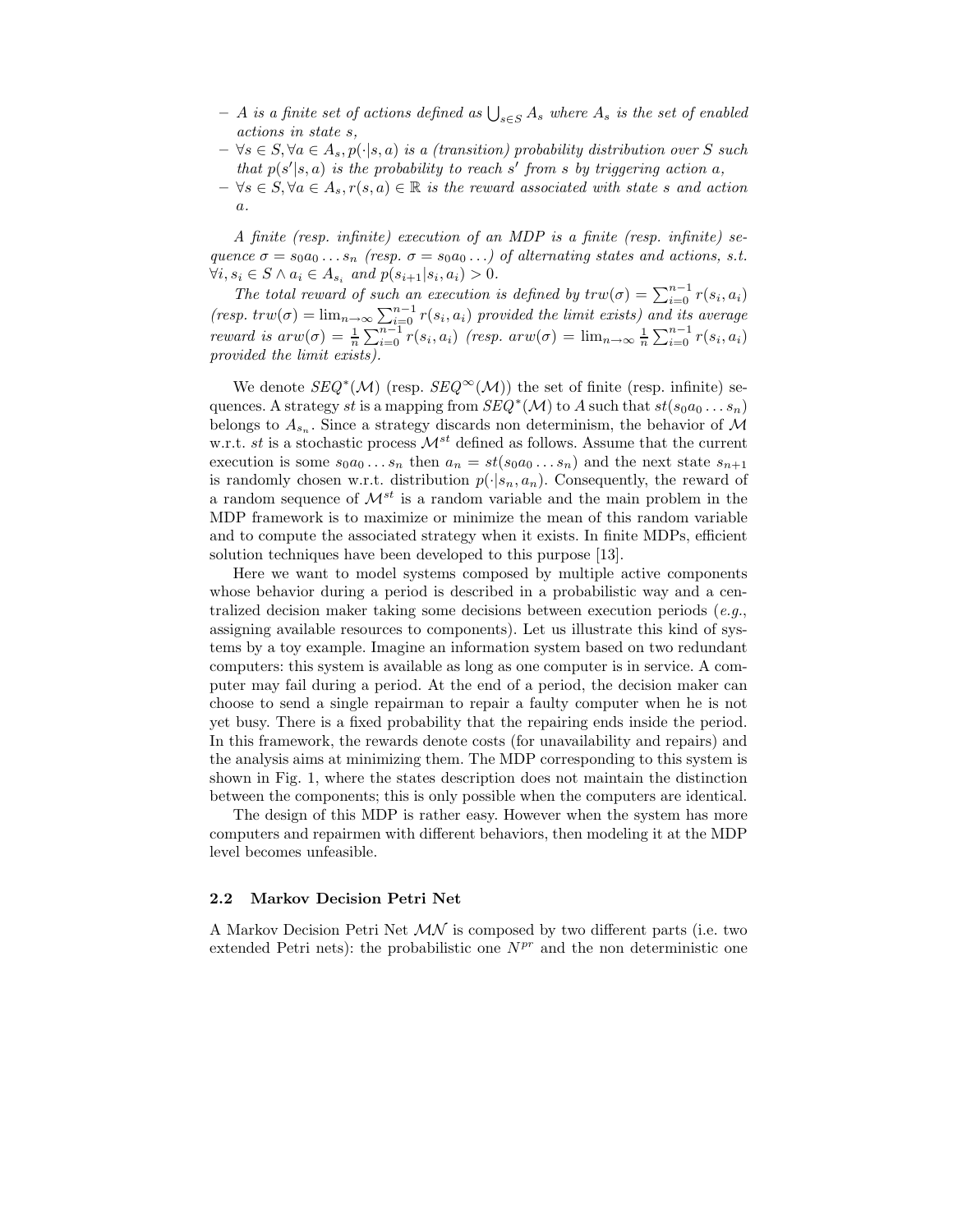

Fig. 1. Symbolic representation of the MDP modeling in this section

 $N^{nd}$  called the *decision maker*; it is thus possible to clearly distinguish and design the probabilistic behavior of the system and the non deterministic one. The probabilistic part models the probabilistic behavior of the system and can be seen as composition of a set of n components  $(Comp^{pr})$  that can interact; instead the non deterministic part models the non deterministic behavior of the system where the decisions must be taken (we shall call this part the decision maker). Hence the global system behavior can be described as an alternating sequence of probabilistic and non deterministic phases.

The probabilistic behavior of a component is characterized by two different types of transitions  $Trun^{pr}$  and  $Tstop^{pr}$ . The  $Trun^{pr}$  transitions represent intermediate steps in a probabilistic behavior phase and can involve several components (synchronized through that transition), while the  $Tstop^{pr}$  ones always represent the final step of the probabilistic phase of at least one component.

In the non deterministic part, the decisions can be defined at the system level (transitions of  $T_g^{nd}$ ) or at the component level (transitions of  $T_l^{nd}$ ). The sets  $T_g^{nd}$  and  $T_l^{nd}$  are again partitioned in  $Trun_g^{nd}$  and  $Tstop_g^{nd}$ , and  $Trun_l^{nd}$ and  $Tstop_l^{nd}$  with the same meaning. The decision maker does not necessarily control every component and may not take global decisions. Thus the set of controllable "components"  $Comp^{nd}$  is a subset of  $Comp^{pr} \oplus \{id_s\}$  where  $id_s$ denotes the whole system.

The probabilistic net is enlarged with a mapping weight associating a weight with every transition in order to compute the probabilistic choice between transitions enabled in a marking. Furthermore it includes a mapping  $act$  which associates to every transition the subset of components that (synchronously) trigger the transition. The non deterministic net is enlarged with a mapping  $obj$  which associates with every transition the component which is involved by the transition. The following definition summarizes and formalizes this presentation.

Definition 2 (Markov Decision Petri Net (MDPN)). A Markov Decision Petri Net (MDPN) is a tuple  $\mathcal{MN} = \langle Comp^{pr}, Comp^{nd}, N^{pr}, N^{nd} \rangle$  where:

- $Comp<sup>pr</sup>$  is a finite non empty set of components;
- $Comp^{nd} ⊆ Comp^{pr} \oplus \{id_s\}$  is the non empty set of controllable components;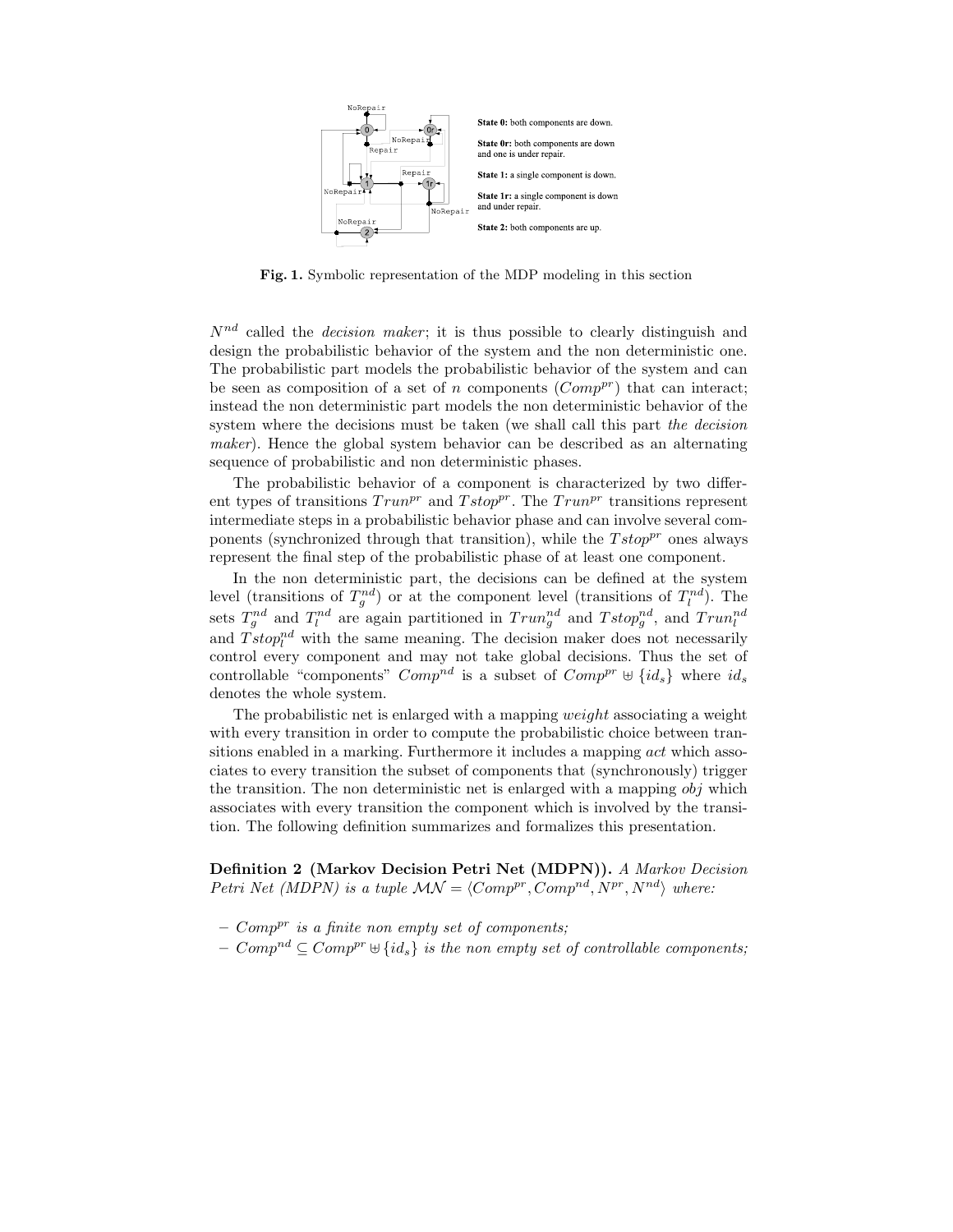- $N^{pr}$  is defined by a PN with priorities [12]  $\langle P, T^{pr}, I^{pr}, O^{pr}, H^{pr}, prio^{pr}, m_0 \rangle$ , a mapping weight:  $T^{pr} \to \mathbb{R}$  and a mapping act:  $T^{pr} \to 2^{Comp^{pr}}$ . Moreover  $T^{pr} = Trun^{pr} \oplus Tstop^{pr}$
- $N^{nd}$  is defined by a PN with priorities  $\langle P, T^{nd}, I^{nd}, O^{nd}, H^{nd}, prio^{nd}, m_0 \rangle$ and a mapping obj:  $T^{nd} \to Comp^{nd}$ . Moreover  $T^{nd} = Trun^{nd} \oplus Tstop^{nd}$ .

Furthermore, the following constraints must be fulfilled:

- $-T^{pr} \cap T^{nd} = \emptyset$ . A transition cannot be non deterministic and probabilistic.
- $\forall id \in Comp^{pr}, \exists C \subseteq Comp^{pr}, s.t. \ id \in C \ and \ act^{-1}(\{C\}) \cap Tstop^{pr} \neq \emptyset.$ Every component must trigger at least one final probabilistic transition.
- $-$  ∀id ∈  $Comp^{nd}, obj^{-1}(\lbrace id \rbrace) \cap Tstop^{nd} \neq \emptyset$ . Every controllable component must be the object of at least one final non deterministic transition.

Note that the probabilistic part and the decision maker share the same set of places and the same initial marking. Let us now introduce the rewards associated with the MDPN net. As will be developed later, an action of the decision maker corresponds to a sequence of transition firings starting from some marking. We choose to specify a reward by first associating with every marking  $m$  a reward  $rs(m)$ , with every transition t a reward  $rt(t)$  and then by combining them with an additional function  $rg$  (whose first parameter is a state reward and the second one is a reward associated with a sequence of transition firings). The requirement on its behavior given in the next definition will be explained when presenting the semantics of a MDPN.

Definition 3 (MDPN reward functions). Let  $MN$  be a MDPN. Then its reward specification is given by:

- $-rs:\mathbb{N}^P\to\mathbb{R}$  which defines for every marking its reward value.
- $-rt: T^{nd} \to \mathbb{R}$  which defines for every transition its reward value.
- $r q : \mathbb{R} \times \mathbb{R} \to \mathbb{R}$ , not decreasing w.r.t its second parameter.

An example of (a portion of) probabilistic and non deterministic subnets is shown in Fig. 3: in the framework of the MDPN formalism, the annotations on arcs and next to the places and transitions should be ignored. The decision maker implements the possible ways of assigning resources (e.g. for component repair) to those components that need them (e.g. failed components): for each component needing a resource two possibilities are included, namely assign or not assign resource. The probabilistic part shows 3 system components: two of them are controllable (let's call them Proc and Mem), one is not controllable (let's call it ResCtr). The Proc and Mem components can work fine or fail, the third one supervises the repair process (when the resource is available) and the Proc and/or Mem resume phase. Tstop transitions are e.g. WorkFineProc, WaitRepProc, ResumeProc, ResumeMemProc, the first two involving only Proc, the third involving Proc and ResCtr, the last one involving all three components; the firing of these transitions mean that the involved components have reached a stable state in the current decision epoch. Trun transitions are e.g. FailProc, FailMem involving respectively Proc and Mem, and EndRep involving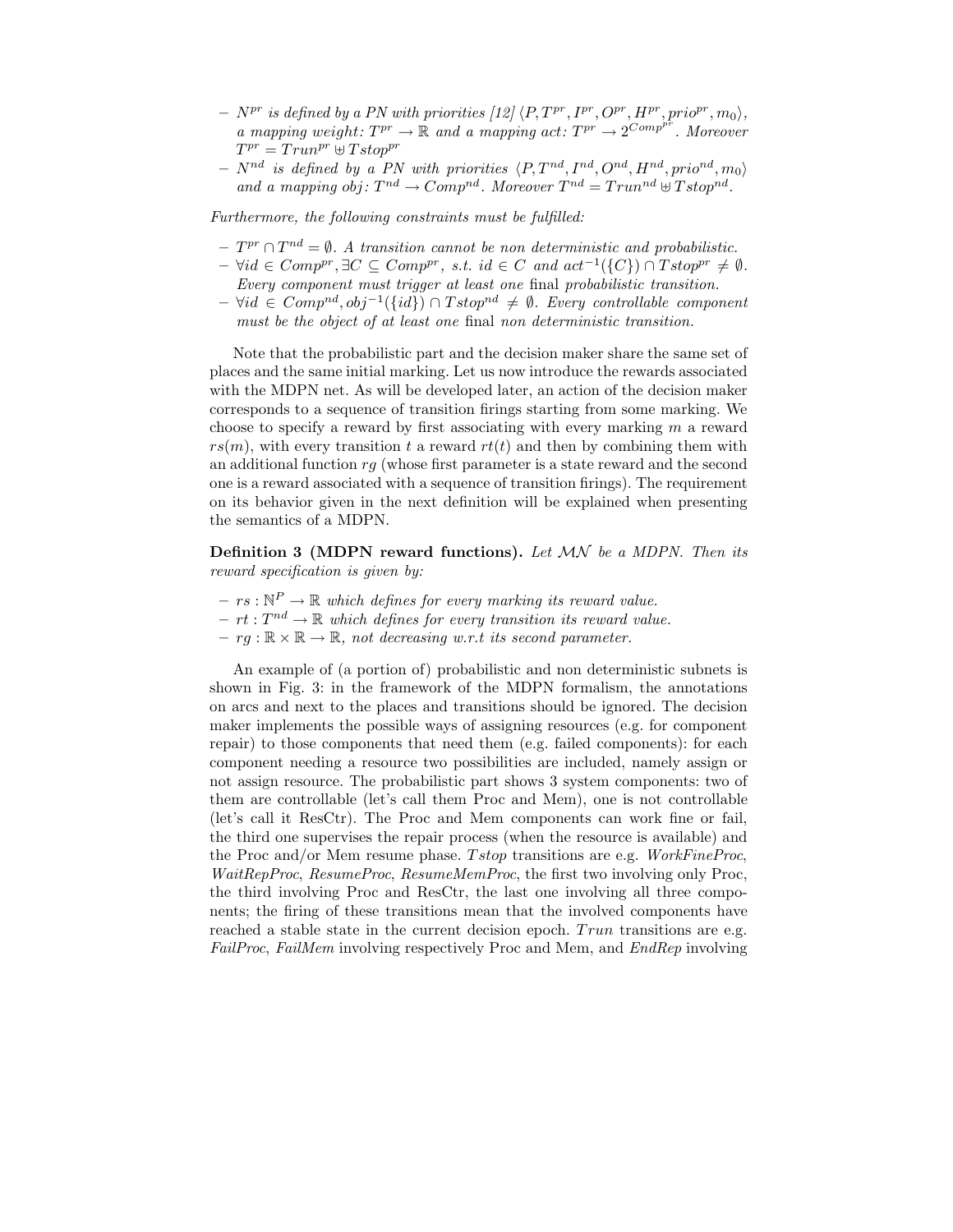

Fig. 2. Arcs connecting the places  $Stop_i^{pr}$ ,  $Run_i^{nd}$  and the transition  $ProtoNd$ ; arcs connecting the places  $Stop_i^{nd}$ ,  $Run_i^{nd}$  and the transition  $NdtoPr$ 

only ResCtr. These transitions represent intermediate steps in the components evolution (e.g. a failure can be followed by a wait for repair resource or a resume final step).

MDPN semantics. The MDPN semantics is given in three steps. First, one composes the probabilistic part and the decision maker in order to derive a unique PN. Then one generates the (finite) reachability graph (RG) of the PN. At last, one produces an MDP from it.

From MDPN to PN. First we explain the semantics of additional places  $Stop_i^{pr}$ ,  $Run_i^{pr}, Stop_i^{nd}, Run_i^{nd}, Stop_0^{nd}$  and  $Run_0^{nd}$  and additional non deterministic transitions  $PrtoNd$  and  $NdtoPr$ . Places  $Stop_i^{pr}$ ,  $Run_i^{pr}$ ,  $Stop_i^{nd}$ ,  $Run_i^{nd}$ ,  $Stop_0^{nd}$  and  $Run_0^{nd}$  regulate the interaction among the components, the global system and the decision maker. There are places  $\overline{Run}_i^{pr}$ ,  $Stop_i^{pr}$  for every component i, while we insert the places  $Run_0^{nd}$  and  $Stop_0^{nd}$  if the decision maker takes same global decision and the pair of places  $Run_i^{nd}$  and  $Stop_i^{nd}$  for every controllable component  $i \in Comp^{nd}$ . Non deterministic transitions  $PrtoNd$  and  $NdtoPr$  ensure that the decision maker takes a decision for every component in every time unit: the former triggers a non deterministic phase when all the components have finished their probabilistic phase whereas the latter triggers a probabilistic phase when the decision maker has taken final decisions for every controllable component.

The scheme describing how these additional items are connected together and with the nets of the MDPN is shown in Fig. 2. The whole PN  $N^{comp} =$  $\langle P^{comp}, T^{comp}, I^{comp}, O^{comp}, H^{comp}, prio^{comp}, m_0^{comp} \rangle$  related to a MDPN MN is defined below.

$$
- P^{comp} = P \biguplus_{i \in Comp_{pr}} \{Run_i^{pr}, Stop_i^{pr}\} \biguplus_{i \in Comp_{nd}} \{Run_i^{nd}, Stop_i^{nd}\}
$$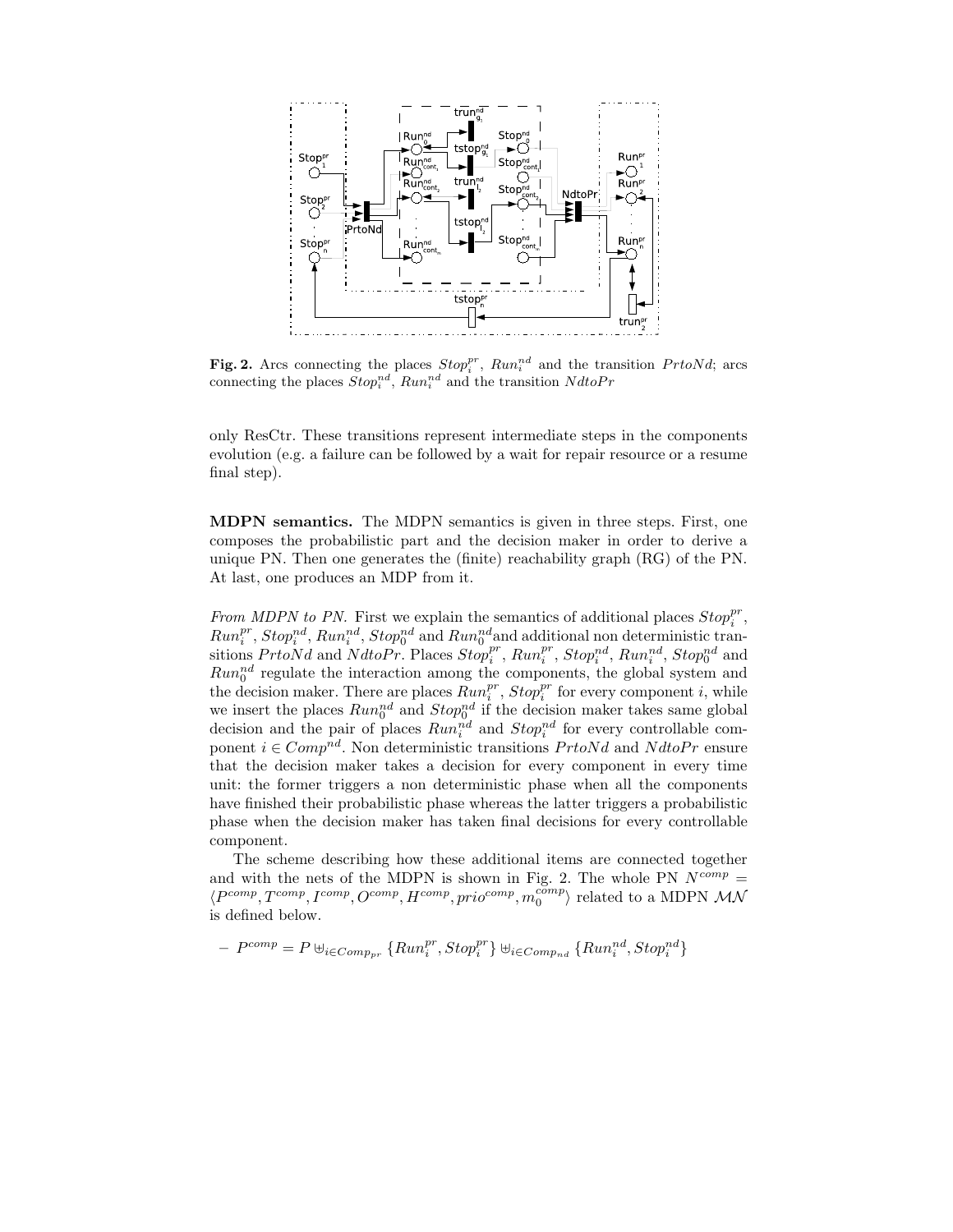- $-T^{comp} = T^{pr} \oplus T^{nd} \oplus \{PrtoNd, NdtoPr\}$
- The incidence matrices of  $N^{comp}$  are defined by:
	- $\forall p \in P, t \in T^{nd},$  $I^{comp}(p,t) = I^{nd}(p,t), O^{comp}(p,t) = O^{nd}(p,t), H^{comp}(p,t) = H^{nd}(p,t)$ •  $\forall p \in P, t \in T^{pr}$ ,
	- $I^{comp}(p, t) = I^{pr}(p, t), O^{comp}(p, t) = O^{pr}(p, t), H^{comp}(p, t) = H^{pr}(p, t)$
	- $\forall t \in Tstop^{pr} \ s.t. \ i \in act(t) : I^{comp}(Run_i^{pr}, t) = O^{comp}(Stop_i^{pr}, t) = 1$
	- $\forall t \in Trun^{pr} \; s.t. \; i \in act(t) : I^{comp}(Run^{pr}_{i}, t) = O^{comp}(Run^{pr}_{i}, t) = 1$
	- $\forall t \in Tstop^{nd} \ s.t. \ i \in act(t): I^{comp}(Run_i^{nd}, t) = O^{comp}(Stop_i^{nd}, t) = 1$
	- $\forall t \in Trun^{nd} s.t. i \in act(t) : I \longrightarrow (Itan_i^i, t) = O \longrightarrow (Stop_i^i, t) = 1$ <br>•  $\forall t \in Trun^{nd} s.t. i \in act(t) : I^{comp}(Run_i^{nd}, t) = O^{comp}(Run_i^{nd}, t) = 1$
	- $\forall i \in Comp_{pr} : I^{comp}(Stop^{pr}_{i}, ProbNd) = O^{comp}(Run^{pr}_{i}, NdtoPr) = 1$
	- $\forall i \in Comp_{nd} : I^{comp}(Stop_i^{nd}, NdtoPr) = O^{comp}(Run_i^{nd}, PrtoNd) = 1$
	- for all  $I(p,t)$ ,  $O(p,t)$ ,  $H(p,t)$  not previously defined,  $I^{comp}(p,t) = O^{comp}(p,t) = 0, H^{comp}(p,t) = \infty;$
- $\forall t \in T^{nd}, \text{prio}(t) = \text{prio}^{nd}(t), \forall t \in T^{pr}, \text{prio}(t) = \text{prio}^{pr}(t),$
- $prio(ProtoNd) = prio(NdtoPr) = 1$ , (actually these values are irrelevant)
- $-\forall p \in P, m_0^{Comp}(p) = m_0(p), m_0^{Comp}(Run_i^{nd}) = 1,$  $m_0^{Comp}(Stop_i^{nd}) = m_0^{Comp}(Run_i^{pr}) = m_0^{Comp}(Stop_i^{pr}) = 0.$
- RG semantics and transitions sequence reward. Considering the RG obtained

from the PN we observe that the reachability set (RS) can be partitioned into two subsets: the non deterministic states  $(RS_{nd})$ , in which only non deterministic transitions are enabled, and the probabilistic states  $(RS_{pr})$ , in which only probabilistic transitions are enabled. By construction, the PN obtained from a MDPN can never reach a state enabling both nondeterministic and probabilistic transitions. A probabilistic transition can be enabled only if there is at least one place  $Run_i^{pr}$  with  $m(Run_i^{pr}) > 0$ , while a non deterministic transition can be enabled only if there is at least one place  $Run_i^{nd}$  with  $m(Run_i^{nd}) > 0$ . Initially only  $Run_i^{nd}$  places are marked. Then only when all the tokens in the  $Run_i^{nd}$ places have moved to the  $Stop_i^{nd}$  places (through the firing of some transition in  $Tstop^{nd}$ , the transition  $NdtoPr$  can fire, removing all tokens from the  $Stop_i^{nd}$ places and putting one token in every  $Run_i^{pr}$  place. Similarly, transition  $Proto\ddot{N}d$ is enabled only when all tokens have moved from the  $Run_i^{pr}$  to the  $Stop_i^{pr}$  places; the firing of  $PrtoNd$  brings the tokens back in each  $Run_i^{nd}$  place. Thus places  $Run_i^{pr}$  and places  $Run_i^{nd}$  cannot be simultaneously marked.

Observe that any path in the RG can be partitioned into (maximal) subpaths leaving only states of the same type, so that each path can be described as an alternating sequence of non deterministic and probabilistic sub-paths. Each probabilistic sub-path can be substituted by a single "complex" probabilistic step and assigned a probability based on the weights of the transitions firing along the path. The non deterministic sub-paths can be interpreted according to different semantics (see [2] for a detailed discussion). Here we select the following semantics: a path through non deterministic states is considered as a single complex action and the only state where time is spent is the first one in the sequence (that is the state that triggers the "complex" decision multi-step). So only the first state in each path will appear as a state in the MDP (the other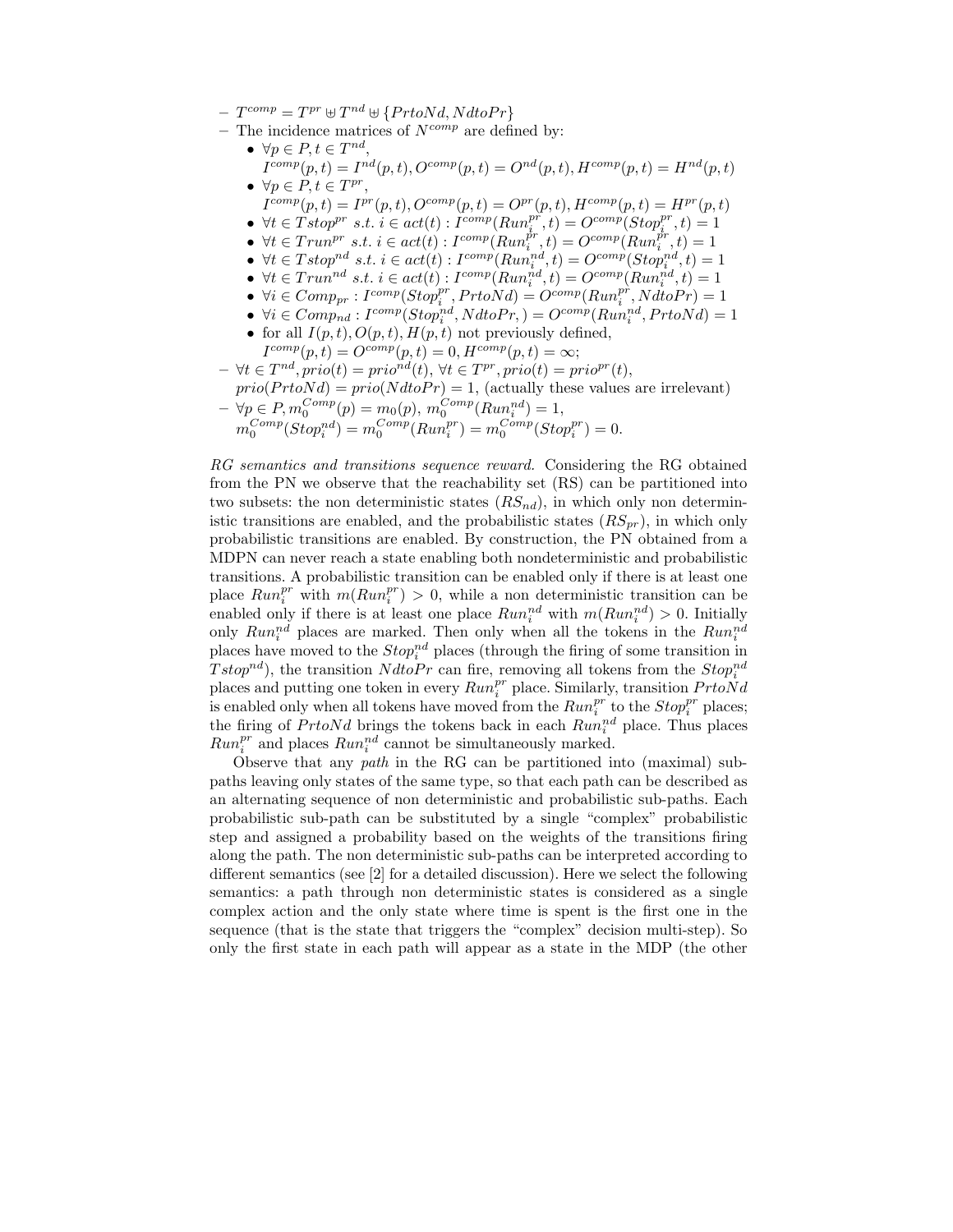states in the path are vanishing, borrowing the terminology from the literature on generalized stochastic Petri nets).

Let us now define the reward function for a sequence of non deterministic transitions,  $\sigma \in (T^{nd})^*$ ; abusing notation we use the same name  $rt()$  for the reward function for single transitions and for transition sequences. The following definition  $rt(\sigma)$  assumes that the firing order in such a sequence is irrelevant w.r.t. the reward which is consistent with an additive interpretation when several decisions are taken in one step.

Definition 4 (Transition sequence reward  $rt(\sigma)$ ). The reward for a non deterministic transition sequence is defined as follows:

 $rt(\sigma)=\sum_{t\in T^{nd}}^{'}rt(t)|\sigma|_t$ 

where  $|\sigma|_t$  is the number of occurrences of non deterministic transition t in  $\sigma$ .

Generation of an MDP given a RG of a MDPN and the reward structure. The MDP can be obtained from the RG of the PN model in two steps: (1) build from the RG the  $RG_{nd}$  such that given any non deterministic state nd and any probabilistic state pr all maximal non deterministic sub-paths from nd to pr are reduced to a single non deterministic step; (2) build the  $RG_{MDP}$  (*i.e.*, a MDP) from the  $RG_{nd}$  such that given any non deterministic state nd and any probabilistic state pr, all maximal probabilistic sub-paths from pr to nd are substituted by a single probabilistic step. Finally derive the MDP reword from rs,rt and rg functions.

Let nd be a non deterministic state reached by a probabilistic transition (such states will be the non deterministic states of  $RG_{nd}$ ). We focus on the subgraph "rooted" in nd and obtained by the maximal non deterministic paths starting from nd. Note that the probabilistic states occurring in this subgraph are terminal states. If there is no finite maximal non deterministic sub-paths starting from nd then no probabilistic phase can follow. So the construction is aborted. Otherwise, given every probabilistic state pr of the subgraph, one wants to obtain the optimal path  $\sigma_{nd,pr}$  from nd to pr w.r.t. the reward. Once for every such pr, this path is computed, in  $RG_{nd}$  an arc is added from nd to pr labeled by  $\sigma_{nd,pr}$ . The arcs starting from probabilistic states are unchanged in  $RG_{nd}$ .

Thus the building of  $RG_{nd}$  depends on whether the optimization problem is a maximization or a minimization of the reward. We only explain the minimization case (the other case is similarly handled). We compute such a sequence using the Bellman and Ford (BF) algorithm for a single-source shortest paths in a weighted digraph where the transition reward is the cost function associated with the arcs. This algorithm is sound due to our (cumulative) definition for rewards of transition sequences. Note that if the BF algorithm finds a negative loop  $(i.e., where the reward function decreases), the translation is aborted. Indeed$ the optimal value is then  $-\infty$  and there is no optimal sequence: this problem must be solved at the design level.

We now explain how to transform  $RG_{nd}$  into the MDP  $RG_{MDP}$ . Given a probabilistic state  $pr$  and a non deterministic state  $nd$  we want to compute the probability to reach nd along probabilistic sub-paths. Furthermore, the sum of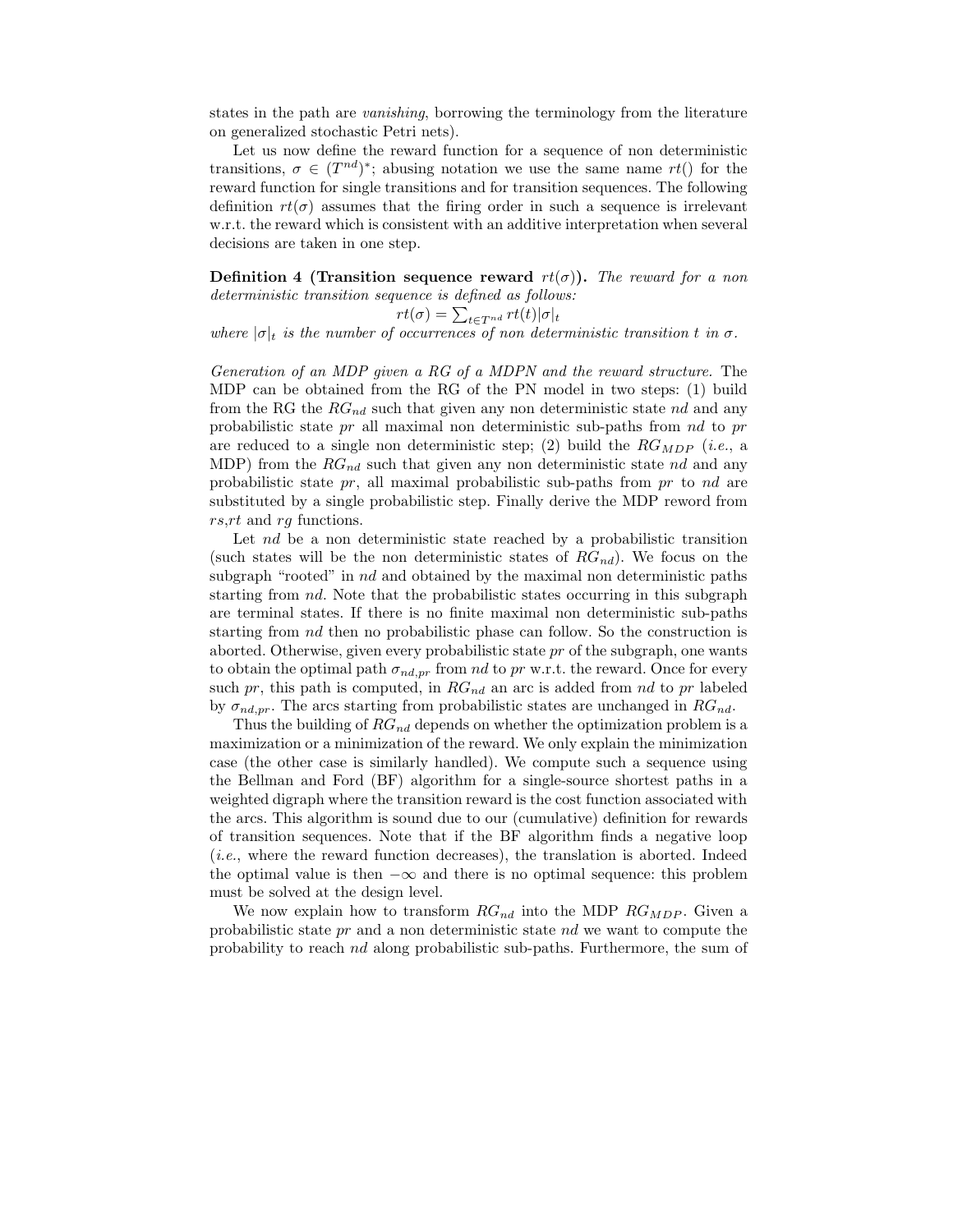these transition probabilities over non deterministic states must be 1. So if in  $RG_{nd}$ , there is a terminal strongly connected component composed by only probabilistic states, we abort the construction. The checked condition is necessary and sufficient according to Markov chain theory. Otherwise, we obtain the transition probabilities using two auxiliary matrices.  $\mathbf{P}^{(pr,pr)}$ , a square matrix indexed by the probabilistic states, denotes the one-step probability transitions between these states and  $\mathbf{P}^{(pr,nd)}$ , a matrix whose rows are indexed by the probabilistic states and columns are indexed by non deterministic states, denotes the one-step probability transitions from probabilistic states to non deterministic ones. Let us describe how these transition probabilities are obtained. These probabilities are obtained by normalizing the weights of the transitions enabled in  $pr$ . Now again, according to Markov chain theory, matrix  $\mathbf{P} = (\mathbf{Id} - \mathbf{P}^{(pr,pr)})^{-1} \circ \mathbf{P}^{(pr,nd)}$ , where Id is the identity matrix represents the searched probabilities. A similar transformation is performed in the framework of stochastic Petri nets with immediate transitions (see [12] for the details).

Finally in the MDP, the probability distribution  $p(\cdot|nd, \sigma)$  associated with state nd and (complex) action  $\sigma$ , assuming  $nd \stackrel{\sigma}{\longrightarrow} pr$ , is given by the row vector  ${\bf P}[pr, \cdot]$  and the reward function for every pair of state and action is defined by the following formula:  $r(nd, \sigma) = rq(rs(nd), rt(\sigma))$ . Since rq is not decreasing w.r.t. its second parameter, the optimal path w.r.t. rt found applying the Bellman and Ford algorithm is also optimal w.r.t.  $rg(rs(nd), rt(\cdot))$ .

Discussion The MDPN is a high-level formalism for specifying MDPs. However this formalism suffers a drawback: by definition, the components are identified and always distinguished in the state representation, even if they have similar behavior  $(i.e., even if one component is an exact copy of another component).$ This can have an impact both at the level of the model description (which could become difficult to read when several components are present), and at the level of the state space size. In the next section, we cope with these problems by introducing a higher-level formalism.

# 3 Markov Decision Well-formed Net

### 3.1 WN informal introduction

WNs are an high-level Petri net formalism whose syntax has been the starting point of numerous efficient analysis methods. Below, we describe the main features of WNs. The reader can refer to [4] for a formal definition.

In a WN (and more generally in high-level nets) a color domain is associated with places and transitions. The colors of a place label the tokens contained in this place, whereas the colors of a transition define different ways of firing it. In order to specify these firings, a color function is attached to every arc which, given a color of the transition connected to the arc, determines the number of colored tokens that will be added to or removed from the corresponding place. The initial marking is defined by a multi-set of colored tokens in each place.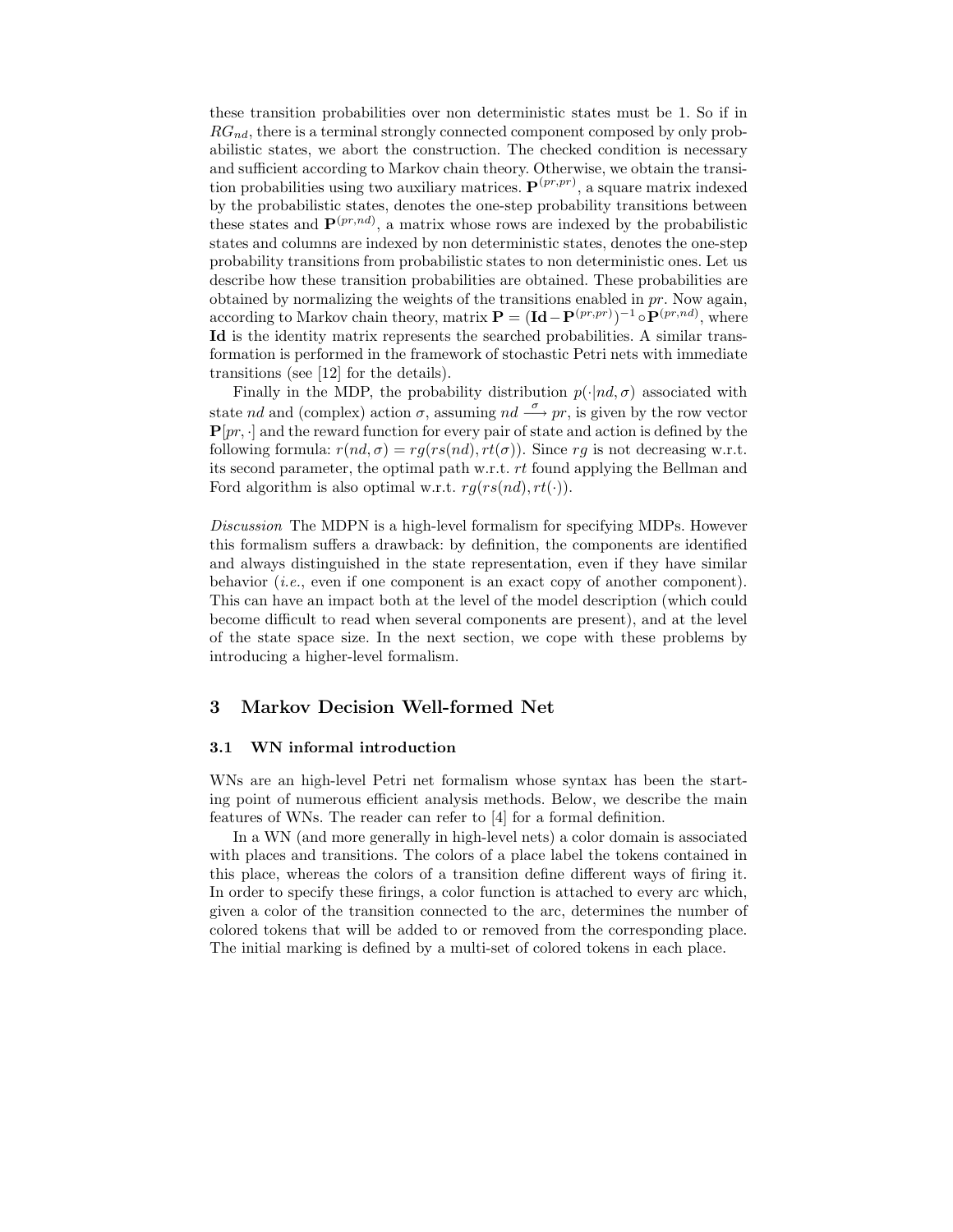A color domain is a Cartesian product of color classes which may be viewed as primitive domains. Classes can have an associated (circular) order expressed by means of a successor function. The Cartesian product defining a color domain is possibly empty (e.g., for a place which contains neutral tokens) and may include repetitions (e.g., a transition which synchronizes two colors inside a class). A class can be divided into static subclasses. The colors of a class have the same nature (processes, resources, etc.), whereas the colors inside a static subclass have the same potential behavior (batch processes, interactive processes, etc.).

A color function is built by standard operations (linear combination, composition, etc.) on basic functions. There are three basic functions: a projection which selects an item of a tuple and is denoted by a typed variable (e.g.,  $p, q$ ); a synchronization/diffusion that is a constant function which returns the multiset composed by all the colors of a class or a subclass and is denoted  $S_{C_i}$   $(S_{C_{i,k}})$ where  $C_i$   $(C_{i,k})$  is the corresponding (sub)class; and a successor function which applies on an ordered class and returns the color following a given color.

Transitions and color functions can be guarded by expressions. An expression is a boolean combination of atomic predicates. An atomic predicate either identifies two variables  $[p = q]$  or restricts the domain of a variable to a static subclass.

Examples of arc functions, transition guards, color domains can be seen in the model portions of Fig. 3 and Fig. 4. The details about the WN notation can be found in [4].

The constraints on the syntax of WN allow the automatic exploitation of the behavioral symmetries of the model and the performance of the state-space based analysis on a more compact RG: the symbolic reachability graph (SRG). The SRG construction lies on the symbolic marking concept, namely a compact representation for a set of equivalent ordinary markings. A symbolic marking is a symbolic representation, where the actual identity of tokens is forgotten and only their distributions among places are stored. Tokens with the same distribution and belonging to the same static subclass are grouped into a so-called dynamic subclass. Starting from an initial symbolic marking, the SRG can be constructed automatically using a symbolic firing rule [4].

Various behavioral properties may be directly checked on the SRG. Furthermore, this construction leads also to efficient quantitative analysis, e.g. the performance evaluation of Stochastic WNs (SWNs) [4] (a SWN is obtained from a WN by associating an exponentially distributed delay with every transition, which may depend only on the static subclasses to which the firing colors belong).

## 3.2 Markov Decision Well-formed Net definition

A Markov Decision Well-formed Net, like an MDPN, is composed by two distinct parts: the probabilistic one and the non deterministic one, and also in this case the set of transitions in each part is partitioned into  $Trun$  and  $Tstop$ . Each part of a MDWN is a WN model: the two parts share the same set of color classes. A MDWN comprises a special color class, say  $C_0$ , representing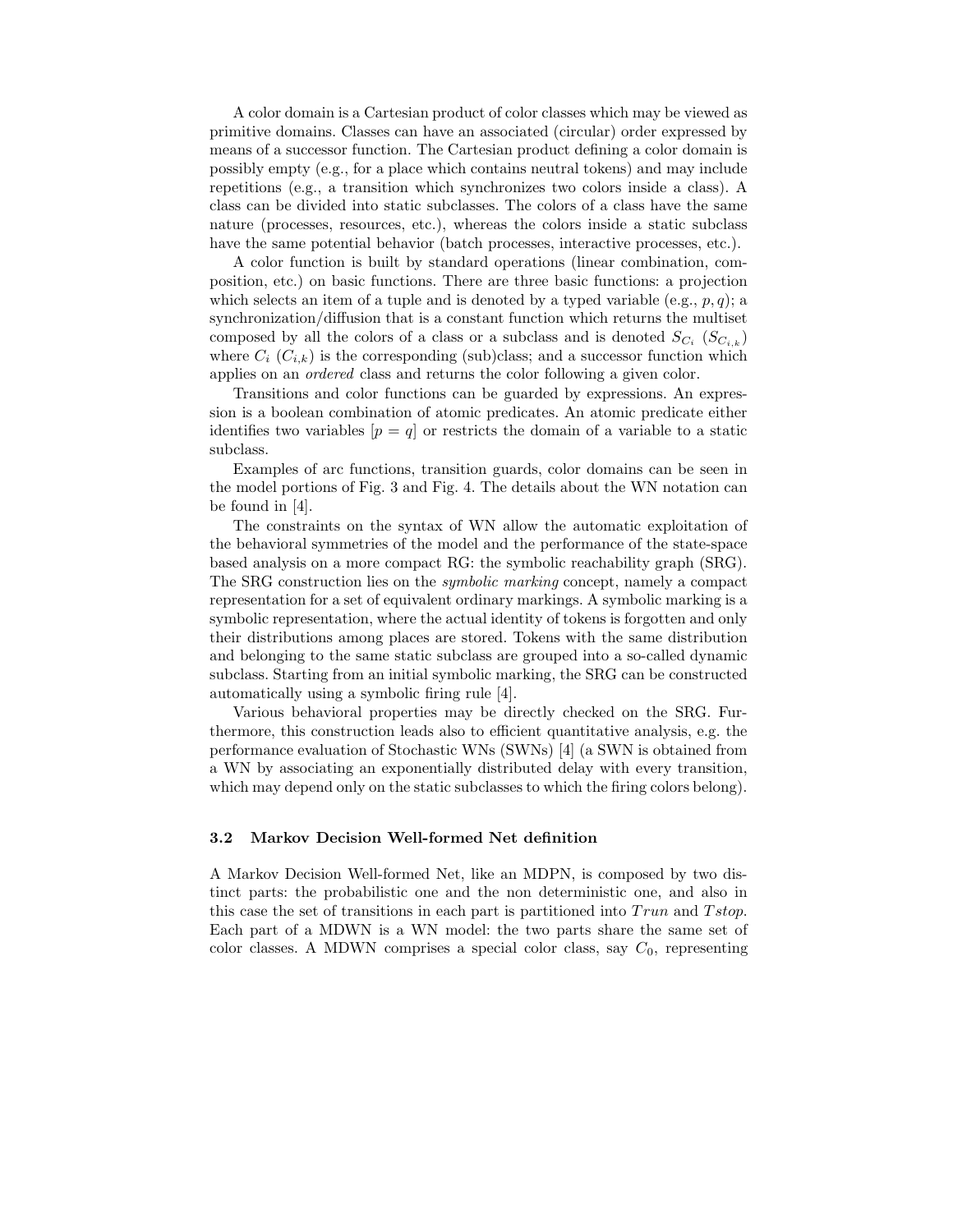the system components: its cardinality  $|C_0|$  gives the total number of components in the system. This class can be partitioned into several static subclasses  $C_0 = (\biguplus_{k=1}^m C_{0,k}) \uplus (\biguplus_{k=m+1}^{n_0} C_{0,k})$  such that colors belonging to different static subclasses represent components with different behavior and the first  $m$  static subclasses represent the controllable components while the others represent the non-controllable components. Observe that the model is parametric in the number of components of each.

Let us describe the specification of transition triggering by components in an MDWN. First, remember that the firing of a transition  $t$  involves the selection a color  $c = (c_{i,j})_{i \in 0..n, j \in 1..e_i} \in cd(t) = \bigotimes_{i \in 0..n} C_i^{e_i}$ . Thus the subset of components  ${c_{0,j}}_{i\in{1..e_0}}$  defines which components trigger the firing of  $t(c)$ .

- When the type (synctype(t)) of t is Some then the subset of components that trigger this firing is  $Comp(t, c) = {c_{0,j}}_{j \in dyn(t)}$ , where  $dyn(t) \subseteq {1, ..., e_0}$ . Note that when t is a probabilistic transition, this requires that  $dyn(t) \neq \emptyset$ whereas when t is a non deterministic one, this requires that  $|dyn(t)| \leq 1$ (with the convention that  $dyn(t) = \emptyset$  means that t is a decision relative to the system). Furthermore in the latter case, we assume that the guard of  $t$ entails that when  $dyn(t) = \{c_{0,j}\}, c_{0,j} \in \biguplus_{k=1}^{m} C_{0,k}$ , *i.e.*  $c_{0,j}$  is a controllable component.
- When the type of  $t$  is *Allbut* then the subset of components that trigger this firing is  $Comp(t, c) = \biguplus_{k \in static(t)} C_{0,k} \setminus \{c_{0,j}\}_{j \in dyn(t)}$  where  $static(t) \subseteq$  $\{1, \ldots, n_0\}$ . Note that this type requires that t is a probabilistic transition. Additional conditions in the following definition ensure that this set of components is not empty.

Definition 5 (Markov Decision Well-formed Net (MDWN)). A Markov Decision Well-formed is a tuple  $MDWN = \langle N^{pr}, N^{nd}, syntype, dyn, static \rangle$ where:

- $N^{pr}$  is defined by a WN  $\langle P, T^{pr}, \mathcal{C}, c d^{pr}, I^{pr}, O^{pr}, H^{pr}, \phi^{pr}, prio^{pr}, m_0 \rangle$ ,, a mapping weight for each transition t, from  $cd^{pr(t)}$  to  $\mathbb R$
- $N^{nd}$  is defined by a WN  $\langle P, T^{nd}, \mathcal{C}, cd^{nd}, I^{nd}, O^{nd}, H^{nd}, \phi, prio, m_0 \rangle;$
- $-$  synctype:  $T^{pr} \cup T^{nd} \rightarrow \{Some, Allbut\}$  is a function which associates with every transition a label, s.t.  $\forall t \in T^{nd} \Rightarrow syntype(t) = Some.$
- $-dyn(t)$ , where  $t \in T^{pr} \cup T^{nd}$  and  $cd(t) = \bigotimes_{i \in \{0, ..., n\}} C_i^{e_i}$ , is a subset of  $\{1,\ldots,e_0\}$  (cd is either cd<sup>pr</sup> or cd<sup>nd</sup>);
- $-$  static(t), defined when synctype(t) = Allbut, is a subset of  $\{1,\ldots,n_0\}$  where  $n_0$  represents the number of static subclasses in  $C_0$ .

Furthermore, the following constraints must be fulfilled:

- $T^{pr} \cap T^{nd} = \emptyset;$
- $T^{pr} = Trun^{pr} \oplus Tstop^{pr} \wedge T^{nd} = Trun^{nd} \oplus Tstop^{nd};$
- $\forall t \in T^{pr} \wedge synctype(t) = Some \Rightarrow dyn(t) \neq \emptyset;$
- $\forall t \text{ s.t.} \text{ syntype}(t) = \text{Allbut}, \sum_{j \in static(t)} |C_{0,j}| > |dyn(t)| \text{ (see discussion)}$ above);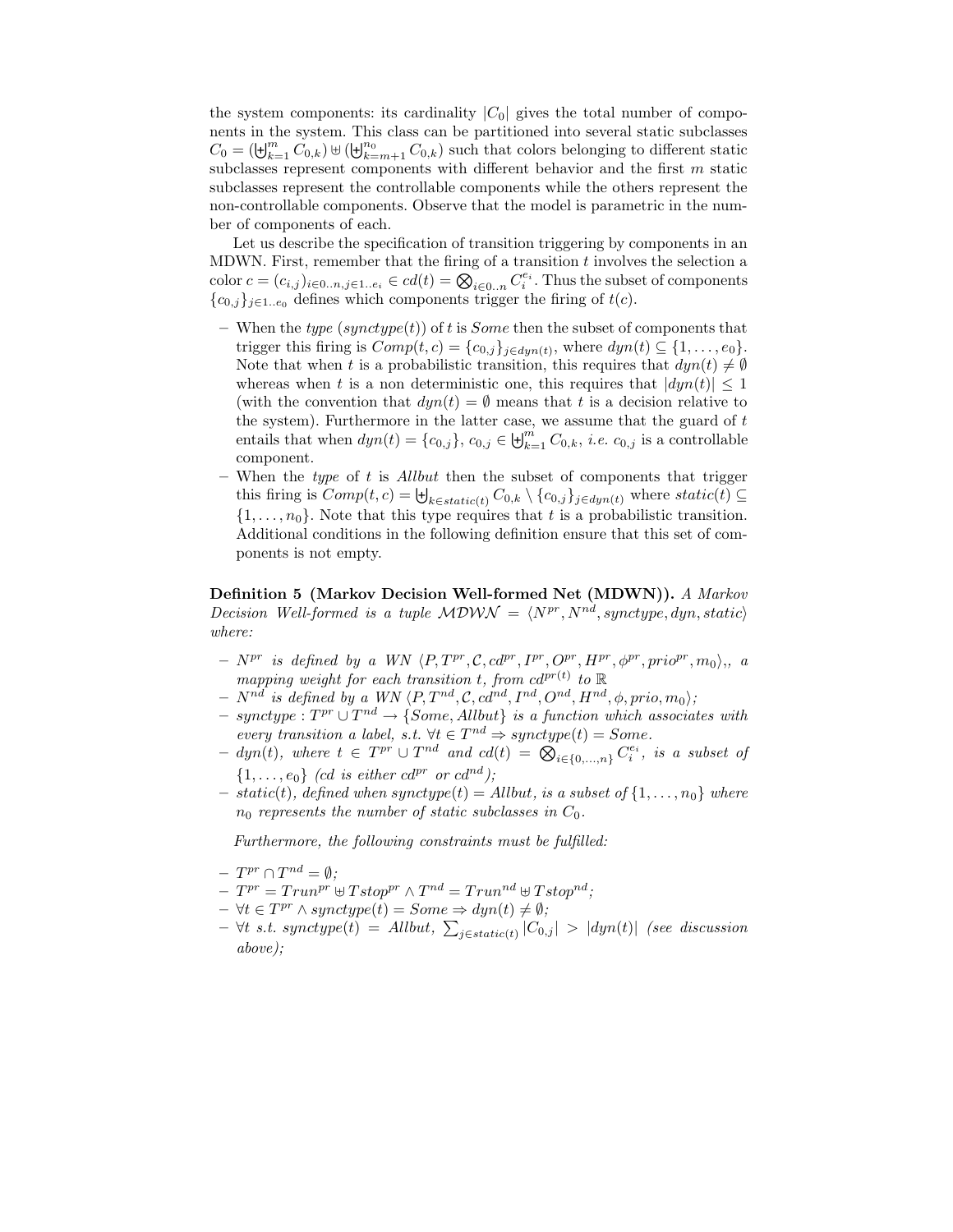- $-\forall t \in T^{nd} \Rightarrow 0 \le |dyn(t)| \le 1$ ; moreover the transition guard  $\phi(t)$  should enforce that when  $t(c)$  is fireable with  $c = (c_{i,k})_{i \in 0..n, k \in 1..e_i} \in cd(t)$  and  $j \in dyn(t)$  then  $c_{0,j} \in \biguplus_{k=1}^m C_{0,k};$
- $\forall c_0 \in C_0, \exists t \in Tstop^{pr}, \exists c \in cd(t), \ s.t. \ \phi(t)(c) \land c_0 \in Comp(t, c) \ and \ \forall c_0 \in \biguplus_{k=1}^m C_{0,k}, \exists t \in Tstop^{nd}, \exists c \in cd(t), \ s.t. \ \phi(t)(c) \land c_0 \in Comp(t, c). \ These$ conditions can be ensured by appropriate syntactical sufficient conditions.
- $-\forall \{j, j'\} \subseteq dyn(t) \land j \neq j', \forall c = (c_{i,k})_{i \in 0..n, k \in 1..e_i} \in cd(t) \text{ s.t. } t(c) \text{ is possibly}$ fireable one must have  $c_{0,j} \neq c_{0,j'}$ . This should be enforced by the transition guard.

Now we introduce the rewards associated to the MDWN. Two types of reward functions are possible: the place reward and the transition reward. Before introducing the place reward we must define the set  $\tilde{C}$ .

**Definition 6** ( $\widetilde{C}$ ). Let  $i \in \{1, \ldots, n\}$ ,  $\widetilde{C}_i$  is the set  $\{1, \ldots, n_i\}$  where  $n_i$  is the number of static subclasses in  $C_i$ .  $\tilde{C}$  is the set of sets  $\{ \tilde{C}_i \}_{i \in I}$  with  $I = \{0, \ldots, n\}$ .

We can always map the color class  $\mathcal C$  on the set  $\widetilde{\mathcal C}$  such that the definition of the *cd* function immediately follows.

**Definition 7** (cd). The function cd(p) is defined as follows:  $\widetilde{cd} \stackrel{def}{=} (\widetilde{\bigotimes_{i \in I} C_i^{e_i}}) = \bigotimes_{i \in I} \widetilde{C}_i^{e_i}$ 

For instance if  $C_0 = C_{0,1} \cup C_{0,1} \cup C_{0,3}$  where  $C_{0,1} = \{comp_1, comp_2\}, C_{0,2} =$  ${comp_3}, C_{0,3} = {comp_4}, \text{ hence } \tilde{C}_0 = {C_{0,1}, C_{0,1}, C_{0,3}}, \text{ and } p \in P \text{ with } cd(p) =$  $C_0 \times C_0 \times C_0$  then  $\widetilde{cd}(p) = \widetilde{C}_0 \times \widetilde{C}_0 \times \widetilde{C}_0$ ,  $c = \langle comp_1, comp_2, comp_3 \rangle \in cd(p)$ and  $\widetilde{c} = \langle 1, 1, 2 \rangle \in \widetilde{cd}(p)$ .

It is important to observe that a unique  $\tilde{c}$  corresponds to every c.

## Definition 8 (MDWN reward functions).

- $-rs:\bigotimes_{p\in P}\mathbb{N}^{\widetilde{cd}(p)}\to\mathbb{R}$  is a function which returns for every colored marking a reward value.
- $-\forall t \in T^{nd}, rt[t] : cd(t) \rightarrow \mathbb{R}$  is a vector which associates with every transition a function defining the reward value of its instances; two instances may be assigned a different reward value only if there exists a standard predicate capable to distinguish the two.
- $rg : \mathbb{R} \times \mathbb{R} \to \mathbb{R}$  is defined as in MDPN.

An example of MDWN is shown in Fig. 3, the same already used to illustrate MDPNs, but this time color annotations on arcs, transitions and places are relevant. In this model we are assuming that there are several instances of Proc, Mem and ResCtr components (grouped in banks, each with one instance of each component): rather than replicating the same subnet several times, we use colored tokens to represent several instances on the same net structure (there is also another controllable component not shown in the probabilistic subnet, but visible in the decision maker). Class  $C_0$  comprises four static subclasses, one for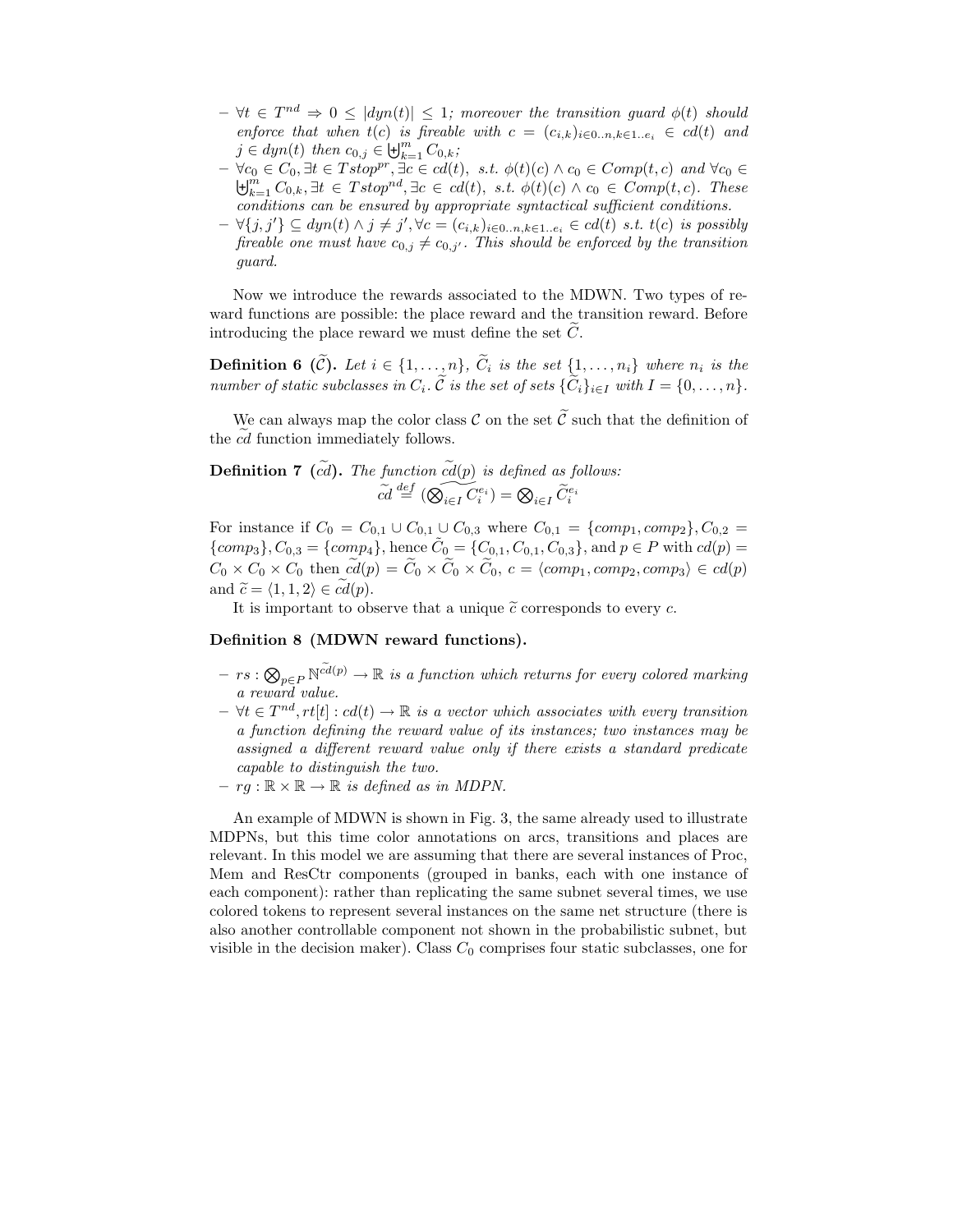

 $Trun^{pr} = {FailProc, FailMem, EndRep}$  all other transitions belong to  $Tstop^{pr}$ ; all variables are component parameters. All transitions in the decision maker are in  $Tstop^{nd}$ . Transition priorities are denoted  $\pi = prior(t)$  in the figure.  $C_{0,1}$ ,  $C_{0,2}$  and  $C_{0,3}$  are the Proc, Mem and ResCtr subclasses respectively. Here we have represented the probabilistic transitions with different simbols (double rectangle, gray rectangle and double gray rectangle) depending on the involved components

Fig. 3. MDWN example. On the left: a portion of probabilistic part, on the right: the decision maker.

each component type. The cardinality of the Proc, Mem and ResCtr subclasses corresponds to the number of banks in the system. Arcs in Fig. 3 are annotated with very functions (tuples of projections) and all the variables appearing in the functions in this example are component parameters. The guards on the arcs include a term in the form  $d(x) = CompType$  to force parameter x to range within static subclass  $CompType$ . The additional terms  $\phi_{xyz}, \phi_{xz}, \phi_{yz}$  are not detailed here, but are used to associate components in the same bank: in fact the probabilistic part of the model must correctly synchronize components of type Proc, Mem and ResCtr belonging to the same bank (the model represents a situation where only one resource is assigned to each bank at a time, and it can be used to resume all failed components in the bank).

#### 3.3 MDWN semantics

In this section we are going to describe how it is possible to obtain from an MDWN model the corresponding MDP model. The two possible methods are shown in the figure of the introduction.

The first method requires the unfolding of the MDWN in order to obtain an equivalent MDPN and to derive from this an MDP, but this is not very efficient in fact it will multiply the number of places, transitions and arcs, moreover if the number of components is high the cost for computing the results will be high. In [2] it is possible to find the details of this method.

Instead the second method derives directly from an MDWN model an MDP. This second method can be decomposed in two steps: the first step defines how to compose the probabilistic part and the decision maker and to derive from such composition a unique WN. The second step consists in generating the (finite)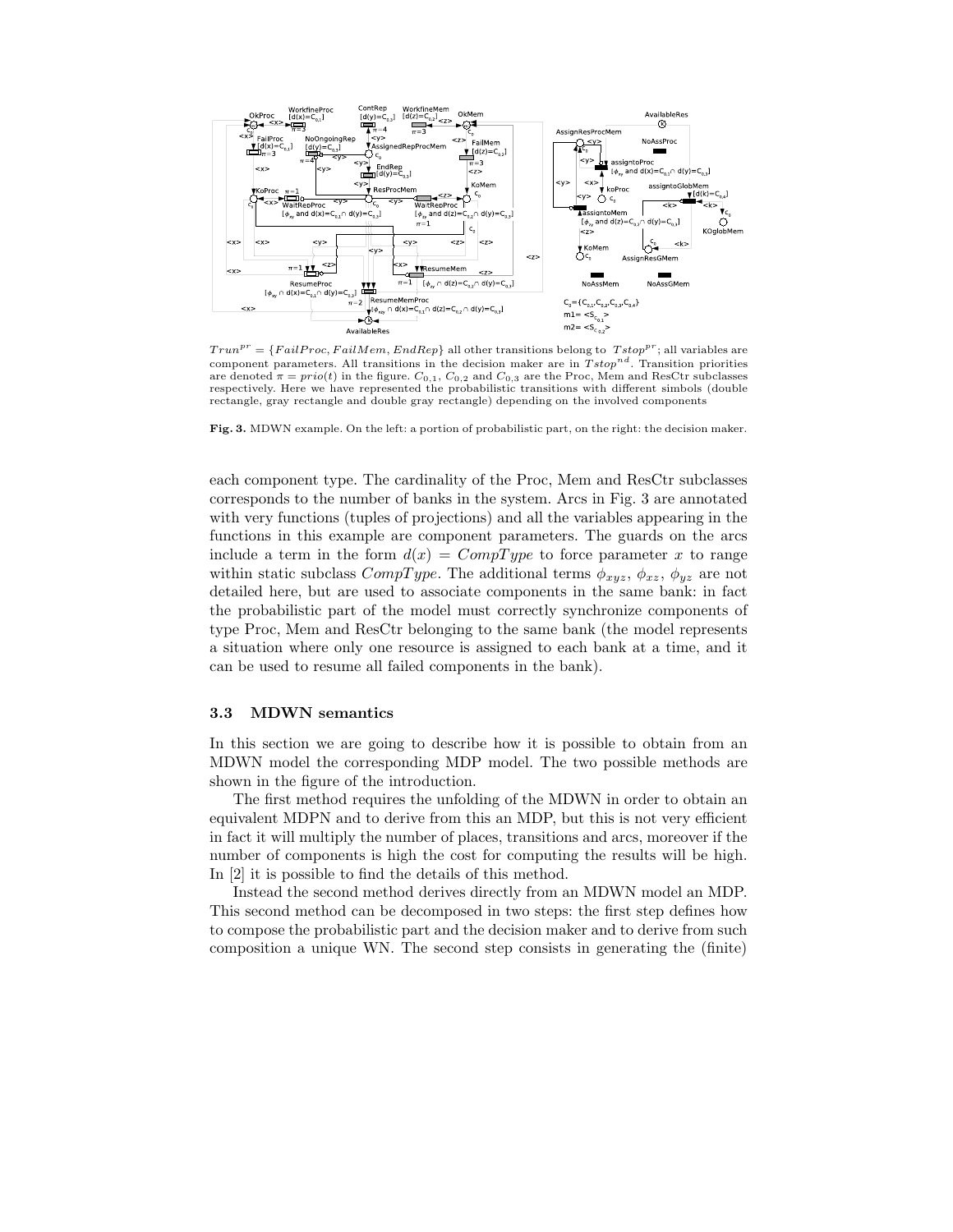

Fig. 4. arcs connecting places  $Stop^{pr}$ ,  $Run_l^{nd}$ ,  $Run_g^{nd}$ , and transition  $ProtoNd$  and their functions; arcs connecting places  $Stop_q^{nd}$ ,  $Stop_q^{nd}$ ,  $Run_l^{nd}$  and transition  $NdtoPr$ and their function; example of connection of the decision maker to places  $Run<sup>n</sup>d$  and  $Stop<sup>n</sup>d$ : component parameters are highlighted in boldface in the arc functions.

RG of the WN obtained in the first step and then in deriving an MDP from it. In this way there is no need to produce the intermediate MDPN.

Before describing the second method we must explain the use of the places  $Stop_l^{pr}, Run_l^{pr}, Stop_l^{nd}, Run_l^{nd}, Stop_g^{nd}, Run_l^{nd}$  and the non deterministic transitions  $ProtoNd$  and  $NdtoPr$ , that are introduced during the composition phase.

The places  $Stop^{pr}$ ,  $Run^{pr}$ ,  $Stop^{nd}$ ,  $Run^{nd}$ ,  $Stop^{nd}$  and  $Run^{nd}$  are used in order to regulate the interaction among the components, the global system and the decision maker like the similar places in the semantics for MDPN. The color domain of the places  $Stop^{pr}$ ,  $Run^{pr}$ ,  $Stop^{nd}$  is  $C_0$ , that is they will contain colored tokens representing the components; while  $Run_g^{nd}$ ,  $Stop_g^{nd}$  are neutral. The non deterministic transitions  $PrtoNd$  and  $NdtoPr$  are used to assure that the decision maker takes a decision for every component in every time unit.

The schema describing how the places  $Stop^{pr}, Run^{pr}, Stop^{nd}_l, Run^{nd}_l, Stop^{nd}_g$ and  $Run_g^{nd}$  and the transitions  $ProtoNd$  and  $NdtoPr$  are connected, is shown in Fig.4. Observe that the basic schema is the same already defined for MDPN but now the arcs are annotated with function  $\langle S \rangle$  meaning that all components must synchronize at that point.

Let us describe how to derive a unique WN composing the probabilistic part with the non deterministic part. Places  $Run^{pr}$  and  $Stop^{pr}$ , introduced above, are connected with its run/stop transitions of  $N^{pr}$  in the same way as for MDPNs, similarly places  $Run_l^{nd}$  and  $Stop_l^{nd}$   $Run_g^{nd}$  and  $Stop_g^{nd}$  introduced above are connected to the run/stop transitions of  $N^{nd}$  as for MDPNs, but now the arcs must be annotated with the following functions.

- $-\forall t \in T^{pr} \cup T^{nd}_l$ , if  $synctype(t) = Some$  then the function is  $\langle \sum_{i \in dyn(t)} x_{0,i} \rangle$ , where variable  $x_{0,i}$  denotes the i-th component of type  $C_0$  in the color domain of  $t$ . This function selects the colors of the component that trigger the transition, thus checking that all of them are still active.
- $\forall t \in Trun^{pr}$ , if synctype(t) = Allbut then the function is  $\sum_{j \in static(t)} S_{0,j} \sum_{i \in s} S_{i,j}$  with the same interpretation  $\langle i \in dyn(t) \, x_{0,i} \rangle$  with the same interpretation.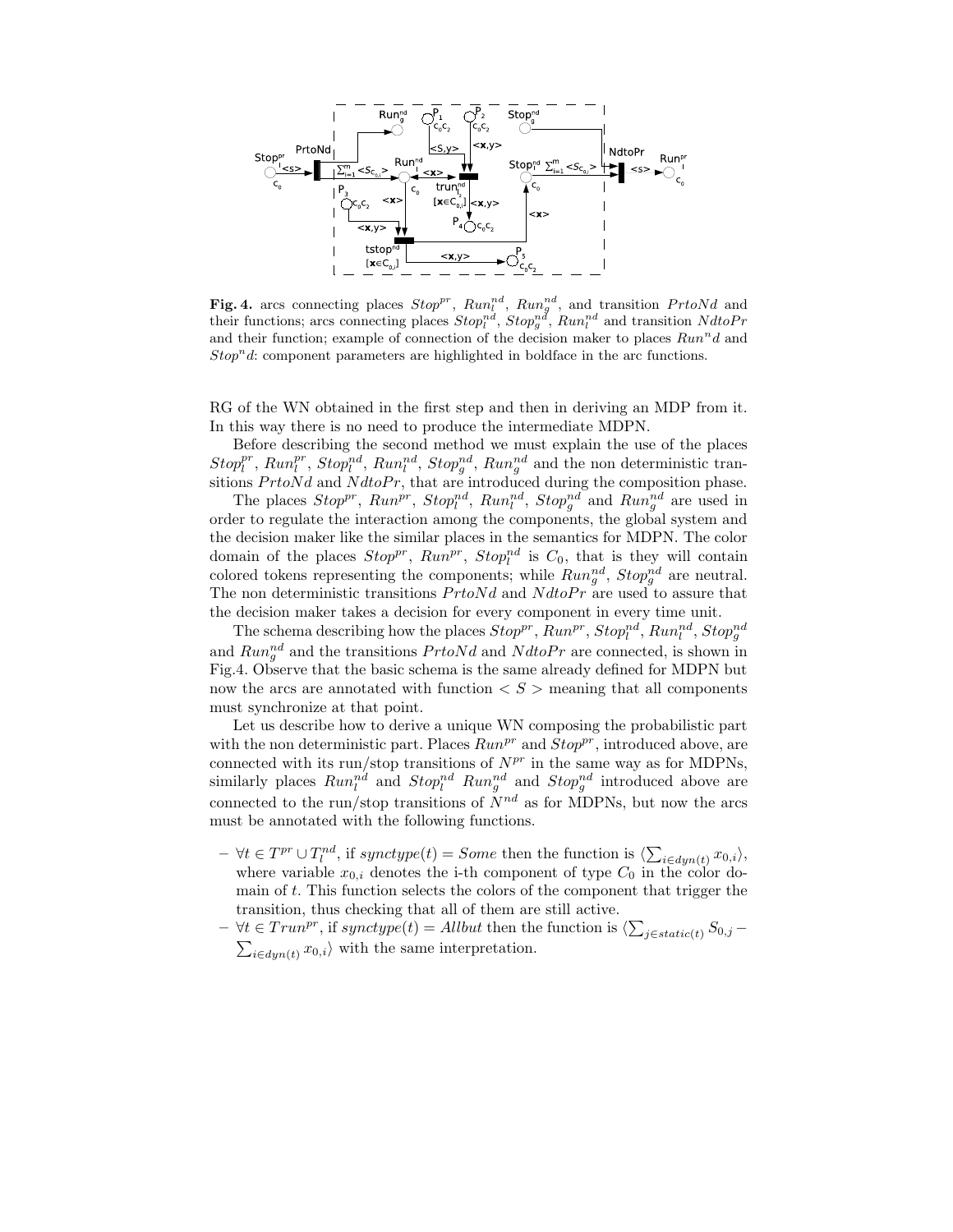Observe that the arcs connecting transitions  $T_g^{nd}$  and places  $Run_g^{nd}$ ,  $Stop_g^{nd}$  are not annotated with any function because these places have neutral color (i.e. they contain plain black tokens) since they are related to the decision w.r.t. the whole system.

Once the composed WN is built, its RG can be constructed and transformed into a MDP following the same two steps already explained for MDPN. Here, since we start from a high-level net, the resulting reachability graph may be huge. So the following subsection describe how the properties of WN can be extended to MDWN so that a smaller MDP can be directly derived from the Symbolic Reachability Graph (SRG) of the corresponding WN.

## 3.4 Theoretical results on symmetry exploitation

In this section, we informally describe how we exploit the symbolic reachability graph in order to obtain a reduced MDP on which the solution to the original problem can be computed (see [2] for a complete theoretical development).

First, let us pick a symbolic reachable marking which only enables non deterministic transitions and an ordinary marking belonging to this symbolic marking. Now let us pick two ordinary firings from this marking corresponding to the same symbolic firing. Suppose that, at some instant of an execution, a strategy selects one of these firings. Then, after selecting the other firing, one mimics the original strategy by applying one of the permutations which lead from the former firing to the latter one to any subsequent (probabilistic or non deterministic) firing and let invariant the ordinary marking. Due to our assumptions about the rewards, the two executions yield the same (total or average) reward. It means that the choice of the second firing is at least as good as the selection of the first firing. Since the argument is symmetric, one concludes that the selection of any non deterministic firing inside a symbolic arc is irrelevant.

Then the reduced MDP obtained from the SRG by considering that a symbolic firing of a non deterministic transition corresponds to a single decision and that the weight of probabilistic symbolic firing is the weight of any ordinary firing inside it (any choice leads to the same weight due to our assumptions) multiplied by the number of such firings provides an MDP equivalent to the original one w.r.t. the considered optimization problem. Indeed the rewards do not depend on the choice of an ordinary marking inside a symbolic marking and the choice of an ordinary firing inside a symbolic firing. We will call  $SRG_{nd}$  the SRG where all the transition instances passing only through non deterministic states are reduced to one non deterministic step and  $SRG_{MDP}$  the  $SRG_{nd}$ where all probabilistic paths are substituted by single probabilistic arcs.

## 4 Experiments discussion

In this section we will present an example modeling a multiprocessor system where each processor has a local memory, but with also a global shared memory that can be used by any processor when its local memory fails. Each processor,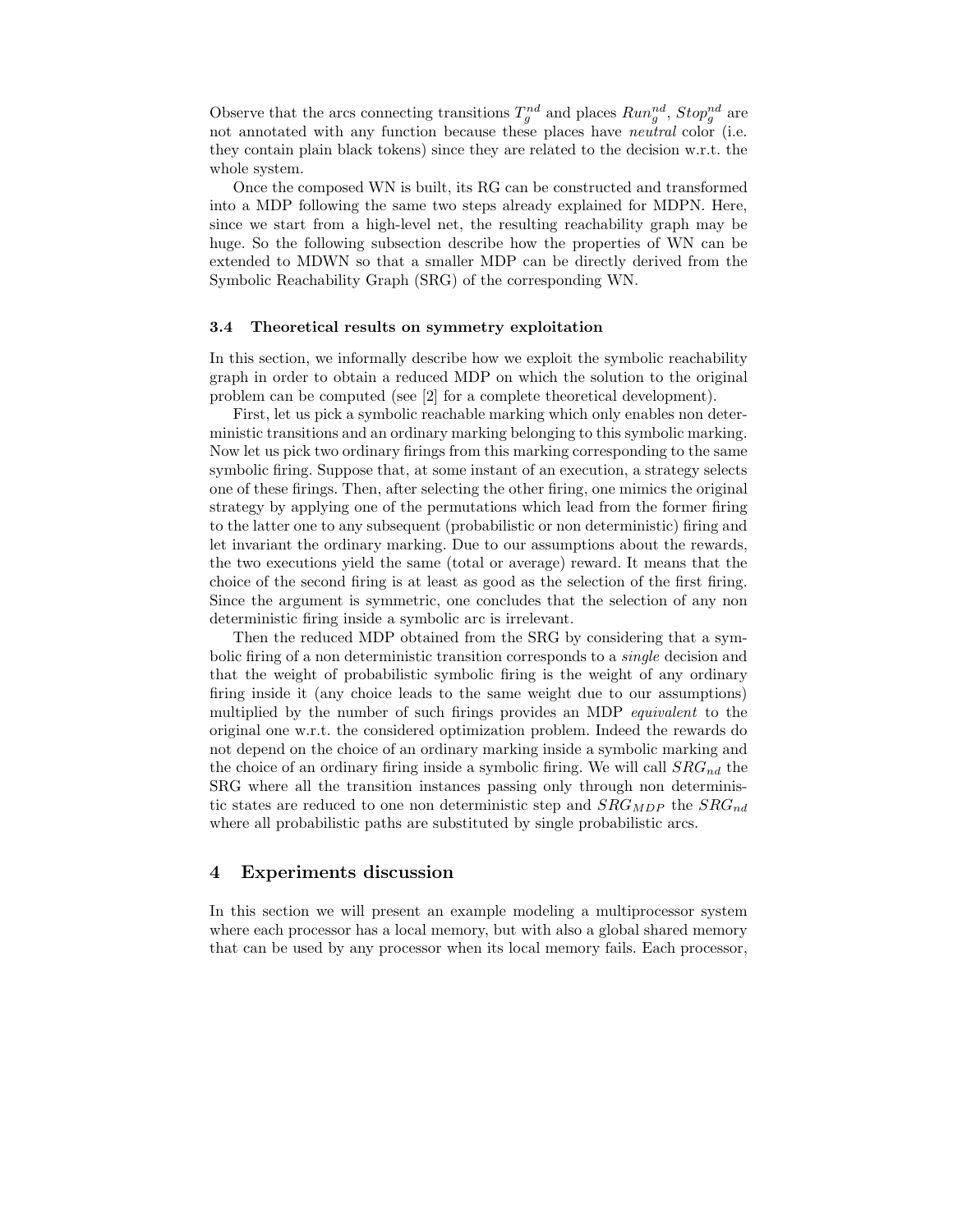|                        |       |                |      | $Proc=2, Mem=2, Res=2$ $Proc=3, Mem=3, Res=2$ |                |       | $Proc=4$ , Mem=4, Res=2 |          |        |
|------------------------|-------|----------------|------|-----------------------------------------------|----------------|-------|-------------------------|----------|--------|
|                        |       | Prob. Non det. | Time |                                               | Prob. Non det. | Time  | Prob.                   | Non det. | Time   |
| RG                     | 19057 | 21031          |      | 13s 755506                                    | 863886         |       | 1363s 26845912 31895848 |          | >13h   |
| $\overline{R}G_{nd}$   | 19057 | 441            |      | 9s 755506                                     | 4078           | 2833s |                         |          |        |
| $\overline{RG}_{MDP}$  |       | 441            | 2s   |                                               | 4078           | 250s  |                         |          |        |
| SRG                    | 9651  | 10665          |      | 9s 132349                                     | 150779         | 284s  | 1256220                 | 1478606  | 5032s  |
| $\overline{SRG_{nd}}$  | 9651  | 219            |      | 3s 132349                                     | 831            | 222s  | 1256220                 | 2368     | 12795s |
| $\overline{S}RG_{MDP}$ |       | 219            | 1s I | 0                                             | 831            | 28s   |                         | 2360     | 518s   |
| $RG$ prio              | 19057 | 5235           |      | 9s 755506                                     | 103172         |       | 983s 26845912           | 1863024  | >13h   |
| $RG_{nd}$ prio         | 19057 | 411            |      | 4s 755506                                     | 4078           | 1830s |                         |          |        |
| $RG_{MDP}$ prio        |       | 411            | 2s   |                                               | 4078           | 246s  |                         |          |        |
| $\overline{SRG}$ prio  | 9651  | 2697           |      | 6s 132349                                     | 18904          | 187s  | 1256220                 | 96044    | 3270s  |
| $SRG_{nd}$ prio        | 9651  | 219            |      | 2s 132349                                     | 831            | 75s   | 1256220                 | 2368     | 1560s  |
| $SRG_{MDP}$ prio       |       | 219            | 1s   | 0                                             | 831            | 26s   |                         | 2360     | 234s   |

Table 1. Results for the example modeling a multiprocessor system. The RG for Proc=4 and Mem=4 is not computed because it requires a lot of time; its size is computed indirectly by the SRG

local memory and global shared memory can fail independently; however we consider recoverable failures, that can be solved by restarting/reconfiguring the failed component. The system includes an automatic failure detection system that is able to detect and perform a reconfiguration of the failed component (e.g. by resetting it). The failure detection and recovery system can handle a limited number k of failures in parallel.

Notice that if a local memory  $M_i$  and the global shared memory  $M_g$  are both failed at the same time, the processor  $P_i$  cannot perform any useful work, even if it is not failed and that if the processor  $P_i$  and its local memory  $M_i$ are simultaneously failed, they are reset together (this is considered as a single reset operation). The components in this system are:  $n$  processors,  $n$  local memories and one global shared memory. A portion of MDWN representation of this system is depicted in Fig. 3

The decision maker corresponds to the automatic failure detection and recovery system. Several different recovery strategies can be conceived, and we are interested in evaluating the most promising ones with respect to some metrics.

An MDPN (or MDWN) model of this system is composed of a submodel representing all the components of the system (which in turn can be seen as a combination of several submodels of the single components), and a submodel representing the failure detection and recovery system, which in this context corresponds to the decision maker.

The decision maker model may represent any possible recovery strategy, in this case it should be modeled in such a way that any association of up to  $k$ recovery resources to any subset of failed components at a given time can be realized by the model.The system must pay a penalty depending of the number of running processors when the number of running processors is less than a given threshold and a repair cost for every recovery. More details about this example are shown in [2]. The table 1 shows the number of states and the computation time respectively of the  $RG, RG_{nd}, RG_{MDP}, SRG, SRG_{nd}$  and  $SRG_{MDP}$  for different numbers of processors and memories performed with an AMD Athlon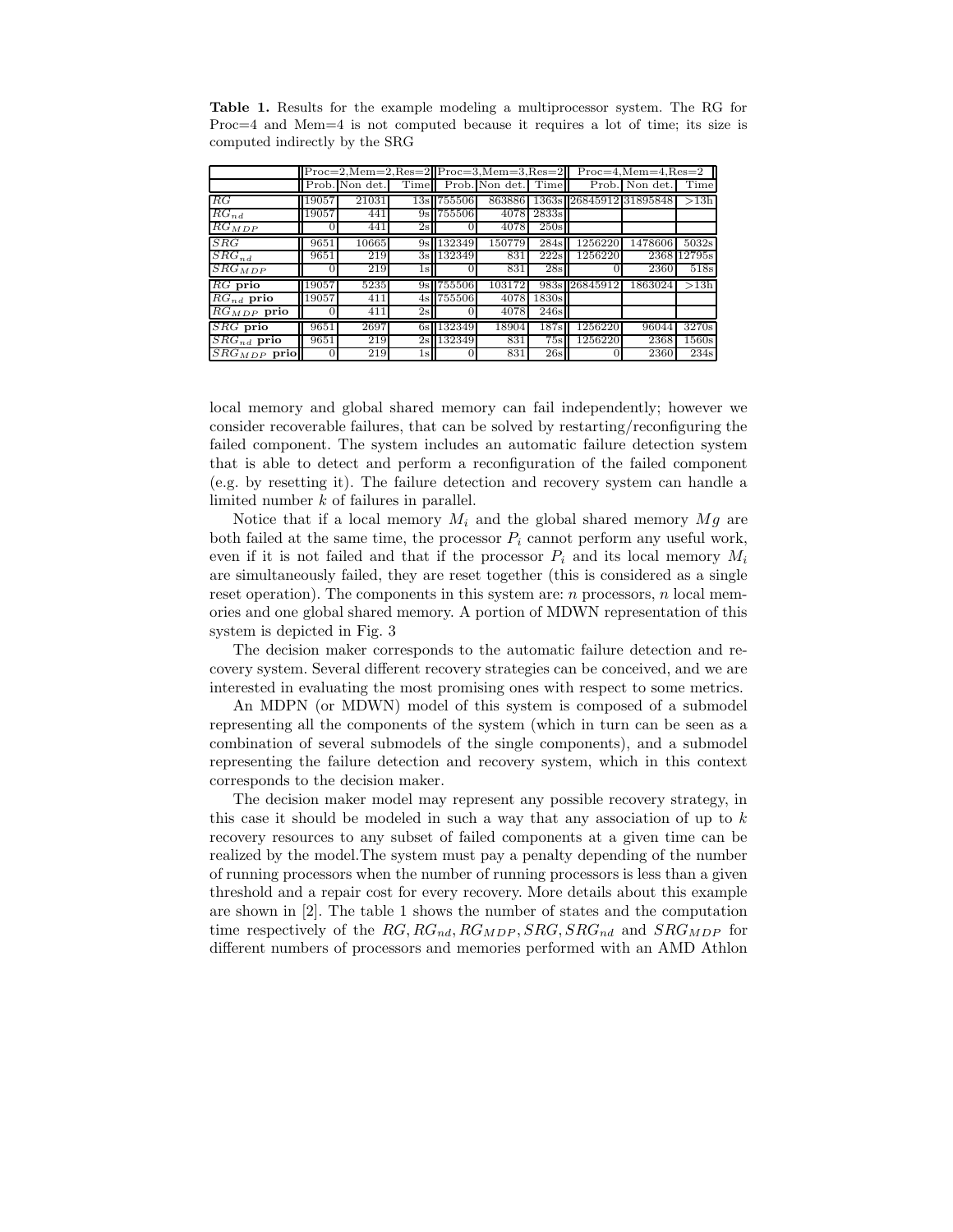64 2.4Ghz of 4Gb memory capacity. In particular the first, the second and the third line report the number of states and computation time of the  $RG$ , the  $RG_{nd}$ and the  $RG_{mdp}$ , while the following three lines show the number of states and the computation time obtained using the SRG technique. It is easy to observe how the SRG technique wins in terms of memory and time gain with respect to the RG technique.

A further reduction of the number of states for this model can be achieved associating different priorities to the system transitions such that the interleavings between the non deterministic/probabilistic actions are reduced. For instance the last six lines in table 1 show the reduction in terms of non deterministic states and time computation obtained imposing an order on the decision maker choices. (First the decision maker must take all the decisions for the processors then for the memories and in the end for the global memory).

It is not always possible to use this trick since the actions must be independent; the priorities in practice must not reduce the set of possible strategies. Our tool solves the MDPs using the library graphMDP developed at the Ecole Nationale Suprieure de l'Aronautique et de l'Espace Toulouse. The optimal strategy is expressed as a set of optimal actions, such that for every system state an optimal action is given.

For example if we consider a model with two processors, two memories and two recovery resources, and with reasonable fault probability, and repair and penalty costs then we observe that if a fault happens and there is a free recovery resource then the recovery of this fault starts immediately and the global memory recovery is preferred with respect the processor recovery and the memory recovery.This is not always true, e.g. if global memory recovery cost is more than four times of the memory repair cost.

After having obtained the optimal strategy we would like to synthesize a new model without non determinism implementing it (this could be achieved by substituting the decision maker part with a new probabilistic part implementing the decisions of the optimal strategy): classical Markov chain analysis techniques could be applied to this model, moreover the new net would constitute a higher level (hopefully easier to interpret) description for the optimal strategy. Unfortunately this is not always easy (especially when the number of states is large), but this is an interesting direction of future research.

## 5 Related work

In this section we are going to compare our formalism with two other high level formalisms for MDP: the PRISM language and the Stochastic Transition System (STS) proposed in [8].

The PRISM language [11] is a state-based language based on the Reactive Modules formalism of Alur and Henzinger [1]. A system is modeled by PRISM language as composition of modules(components) which can interact with each other. Every model contains a number of local variables used to define it state in every time unit, and the local state of all modules determines the global state.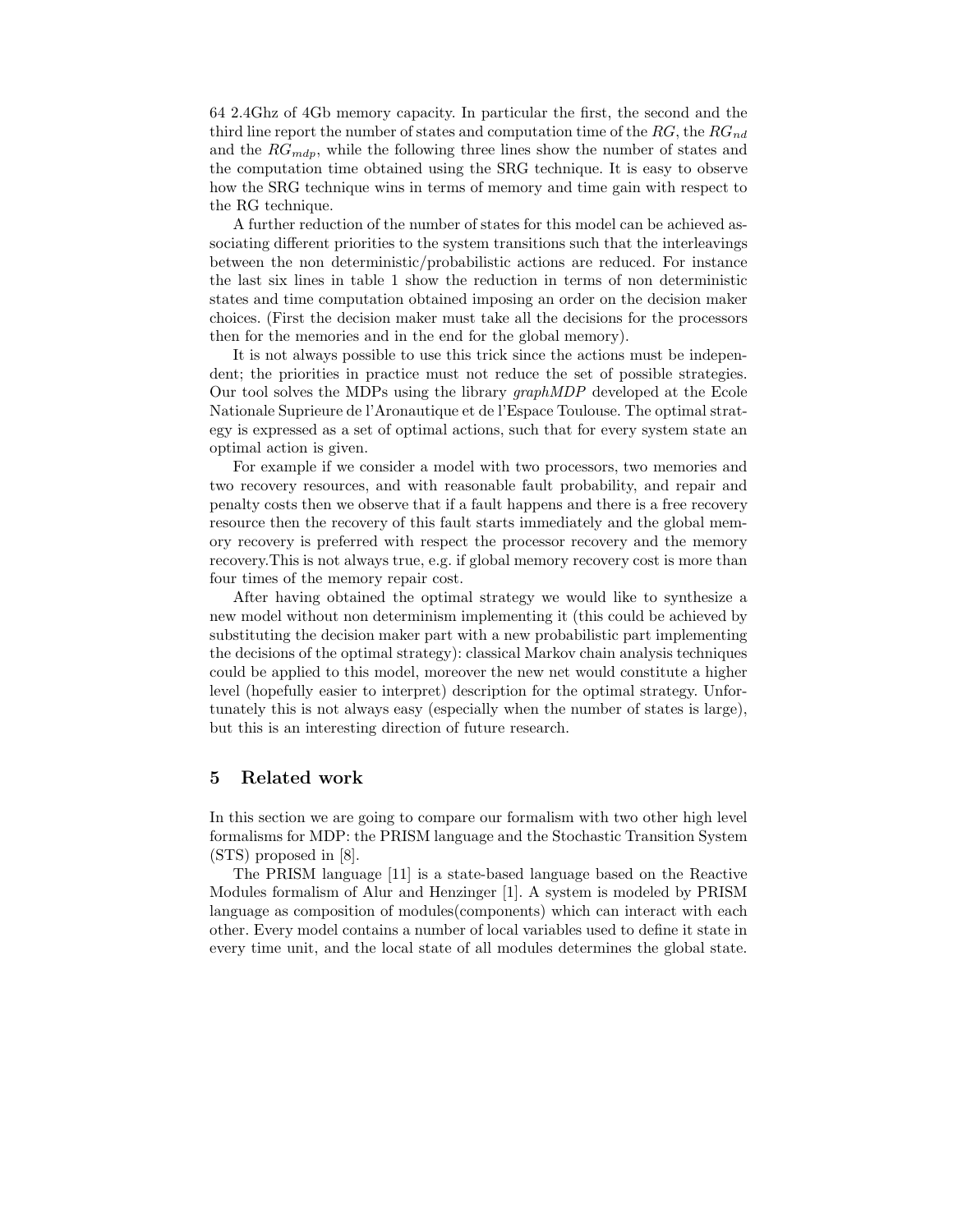The behavior of each module is described by a set of commands; such that a command is composed by a guard and a transition. The guard is a predicate over all the (local/nonlocal) variables while a transition describes how the local variable will be update if the its guard is true.

The composition of the modules is defined by a process-algebraic expression: parallel composition of modules, action hiding and action renaming.

Comparing the MDPN formalism with the PRISM language we can observe that they have the same expressive power: we can define local or global nondeterministic actions and the reward function on the states and/or on the actions in both formalisms; such that it is possible to translate MDPN model directly in a PRISM model. The main difference is that by using the MDPN formalism one can define complex probabilistic behaviors and complex non-deterministic actions as a composition of simpler behaviors or actions.

If we compare the PRISM language with the MDWN then we can see that the MDWN has two other advantages: a parametric description of the model and an efficient analysis technique making it possible to automatically take advantage of intrinsic symmetries of the system. In fact the PRISM language has a limited possibility for parametrization. In order to cope with this problem in [9] it was presented a syntactic pre-processor called eXtended Reactive Modules (XRM) which can generate RM models giving to the users the possibility of describing the system using for instance: for loops, if statements.

Instead several techniques proposed in order to reduce the states explosion problem in PRISM i.e. in [10] were based on the minimization of the RG with respect to bisimulation; but this requires the building of all the state space and then to reduce it; hence our method gives the possibility of managing models with a bigger number of states. It generates directly the Lumped MDP without building all the state space.

A direct comparison between our formalisms and the STS is not possible, because the STSs are an high level formalism for modeling the continuous time MDPs. It extends the Generalized Stochastic Petri Net by introducing transitions with an unspecified delay distributions and by the introducing the possibility of non-deterministic choice among enabled immediate transitions. In every way we can observe that the STS has the same problems of GSPN formalism; that make its utilization less advantageous with respect to the WN. It is also important to observe that there are no tools supporting this formalism.

## 6 Conclusion

We have introduced MDPNs, based on Petri nets, and MDWNs, based on Wellformed nets, in order to model and analyze distributed systems with probabilistic and non deterministic features. From a modeling point of view, these models support a macroscopic point of view of alternation between the non probabilistic behavior and the non deterministic one of the system and a syntactical way to define the switch between the two behaviors. Furthermore, MDWNs enable the modeler to specify in a concise way similar components. From an analy